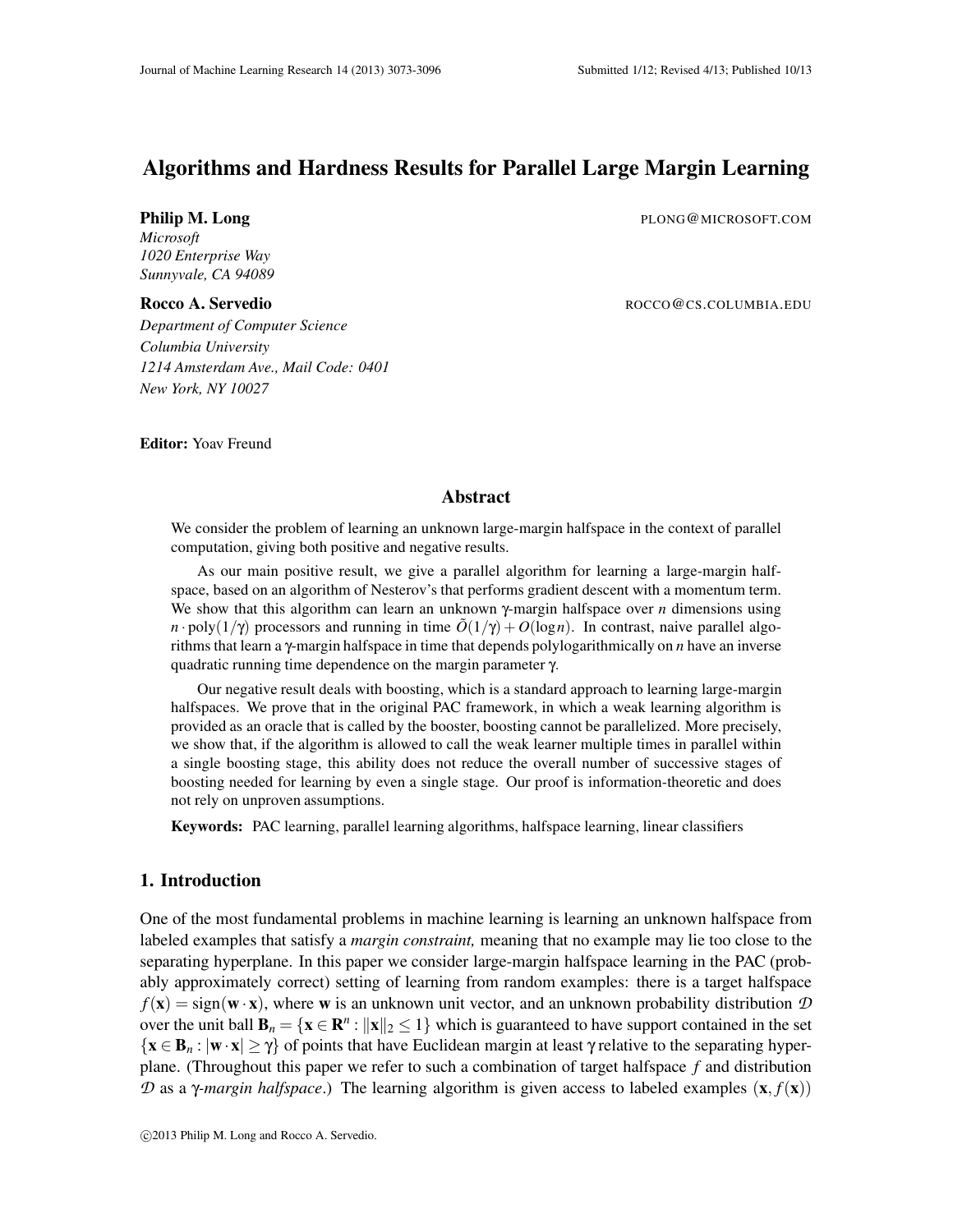where each x is independently drawn from *D*, and it must with high probability output a  $(1 - \varepsilon)$ accurate hypothesis, that is, a hypothesis  $h: \mathbb{R}^n \to \{-1,1\}$  that satisfies  $Pr_{\mathbf{x} \sim \mathcal{D}}[h(\mathbf{x}) \neq f(\mathbf{x})] \leq \varepsilon$ .

One of the earliest, and still most important, algorithms in machine learning is the perceptron algorithm (Block, 1962; Novikoff, 1962; Rosenblatt, 1958) for learning a large-margin halfspace. The perceptron is an online algorithm but it can be easily transformed to the PAC setting described above (Vapnik and Chervonenkis, 1974; Littlestone, 1989; Freund and Schapire, 1999); the resulting PAC algorithms run in poly $(n, \frac{1}{\gamma}, \frac{1}{\epsilon})$  time, use  $O(\frac{1}{\epsilon \gamma^2})$  labeled examples in  $\mathbb{R}^n$ , and learn an unknown *n*-dimensional γ-margin halfspace to accuracy  $1 - \varepsilon$ .

*A motivating question: achieving perceptron's performance in parallel?* The last few years have witnessed a resurgence of interest in highly efficient parallel algorithms for a wide range of computational problems in many areas including machine learning (Workshop, 2009, 2011). So a natural goal is to develop an efficient parallel algorithm for learning γ-margin halfspaces that matches the performance of the perceptron algorithm. A well-established theoretical notion of efficient parallel computation (see, for example, the text by Greenlaw et al. (1995) and the many references therein) is that an efficient parallel algorithm for a problem with input size *N* is one that uses poly $(N)$  processors and runs in parallel time polylog $(N)$ . Since the input to the perceptron algorithm is a sample of poly $(\frac{1}{\epsilon}, \frac{1}{\gamma})$  labeled examples in  $\mathbb{R}^n$ , we naturally arrive at the following:

**Main Question:** Is there a learning algorithm that uses  $poly(n, \frac{1}{\gamma}, \frac{1}{\epsilon})$  processors and runs in time poly(log *n*, log  $\frac{1}{\gamma}$ , log  $\frac{1}{\epsilon}$ ) to learn an unknown *n*-dimensional γ-margin halfspace to accuracy  $1 - \varepsilon$ ?

Following Vitter and Lin (1992), we use a CRCW PRAM model of parallel computation. This abstracts away issues like communication and synchronization, allowing us to focus on the most fundamental issues. Also, as did Vitter and Lin (1992), we require that an efficient parallel learning algorithm's hypothesis must be efficiently evaluatable in parallel, since otherwise all the computation required to run any polynomial-time learning algorithm could be "offloaded" onto evaluating the hypothesis. Because halfspace learning algorithms may be sensitive to issues of numerical precision, these are not abstracted away in our model; we assume that numbers are represented as rationals.

As noted by Freund (1995) (see also Lemma 2 below), the existence of efficient boosting algorithms such as the algorithms of Freund (1995) and Schapire (1990) implies that any PAC learning algorithm can be efficiently parallelized in terms of its dependence on the accuracy parameter ε: more precisely, any PAC learnable class *C* of functions can be PAC learned to accuracy  $1 - \varepsilon$  using  $O(1/\varepsilon)$  processors by an algorithm whose running time dependence on  $\varepsilon$  is  $O(\log(\frac{1}{\epsilon}) \cdot \text{poly}(\log \log(1/\epsilon)))$ , by boosting an algorithm that learns to accuracy (say) 9/10. We may thus equivalently restate the above question as follows.

**Main Question (simplified):** Is there a learning algorithm that uses  $poly(n, \frac{1}{n})$  $\frac{1}{\gamma}$ ) processors and runs in time  $poly(log n, log \frac{1}{\gamma})$  to learn an unknown *n*-dimensional γ-margin halfspace to accuracy  $9/10$ ?

The research reported in this paper is inspired by this question, which we view as a fundamental open problem about the abilities and limitations of efficient parallel learning algorithms.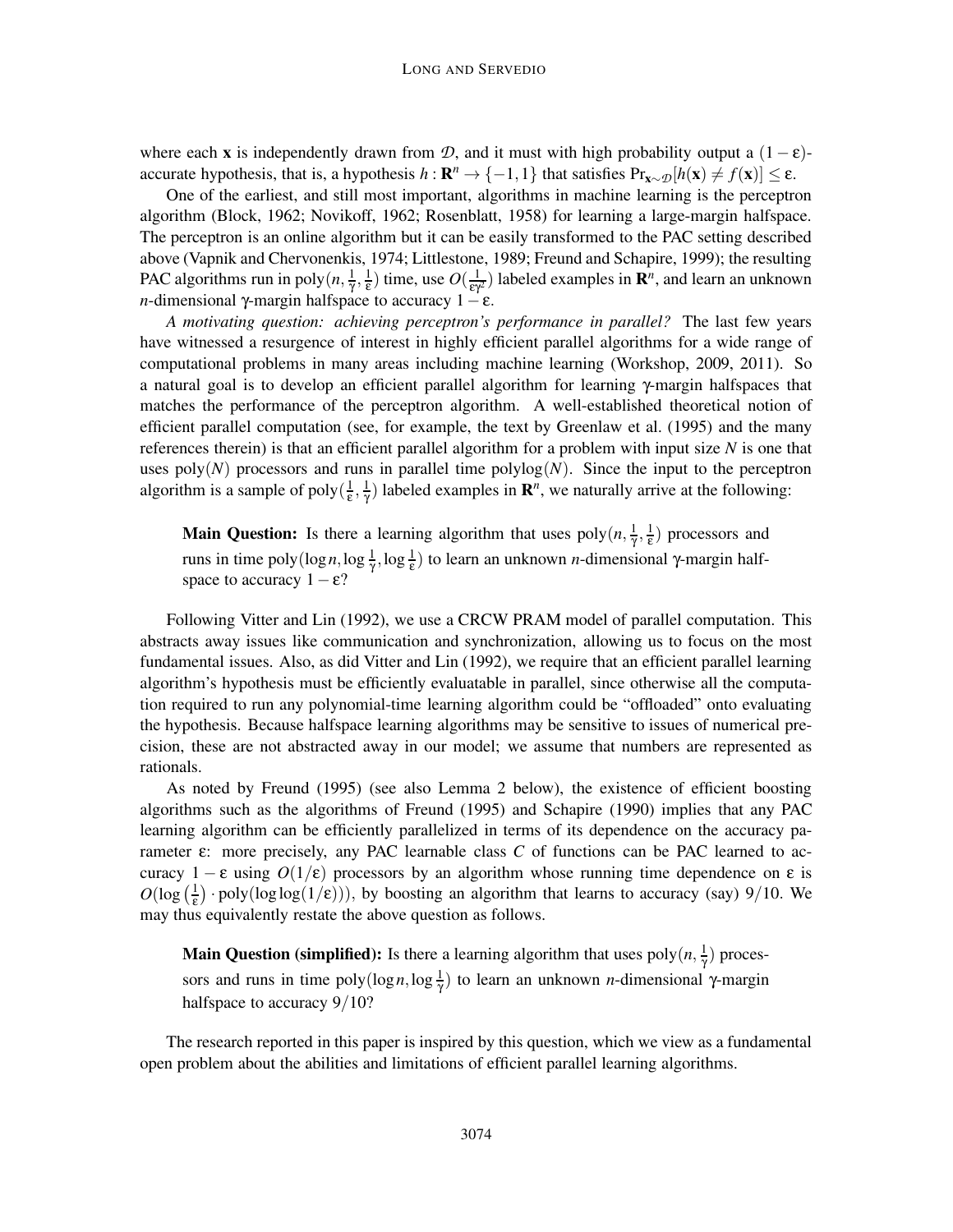| <b>Algorithm</b>                                   | No. processors                  | <b>Running time</b>                        |
|----------------------------------------------------|---------------------------------|--------------------------------------------|
| naive parallelization of perceptron                | $poly(n, 1/\gamma)$             | $\tilde{O}(1/\gamma^2) + O(\log n)$        |
| (Servedio, 2003)                                   | $poly(n, 1/\gamma)$             | $\tilde{O}(1/\gamma^2) + O(\log n)$        |
| poly-time linear programming (Blumer et al., 1989) |                                 | $poly(n, \log(1/\gamma))$                  |
| this paper (algorithm of Section 2)                | $n \cdot \text{poly}(1/\gamma)$ | $\overline{\tilde{O}(1/\gamma)+O(\log n)}$ |

Table 1: Bounds on various parallel algorithms for learning a γ-margin halfspace over R *n* .

#### 1.1 Relevant Prior Results

Table 1 summarizes the running time and number of processors used by various parallel algorithms to learn a γ-margin halfspace over  $\mathbf{R}^n$ .

The naive parallelization of perceptron in the first line of the table is an algorithm that runs for  $O(1/\gamma^2)$  stages. In each stage it processes all of the  $O(1/\gamma^2)$  examples simultaneously in parallel, identifies one that causes the perceptron algorithm to update its hypothesis vector, and performs this update. Since the examples are *n*-dimensional this can be accomplished in  $O(\log(n/\gamma))$  time using  $O(n/\gamma^2)$  processors; the mistake bound of the online perceptron algorithm is  $1/\gamma^2$ , so this gives a running time bound of  $\tilde{O}(1/\gamma^2) \cdot \log n$ . We do not see how to obtain parallel time bounds better than  $O(1/\gamma^2)$  from recent analyses of other algorithms based on gradient descent (Collins et al., 2002; Dekel et al., 2011; Bradley et al., 2011), some of which use assumptions incomparable in strength to the γ-margin condition studied here.

The second line of the table corresponds to a similar naive parallelization of the boosting-based algorithm of Servedio (2003) that achieves perceptron-like performance for learning a γ-margin halfspace. This algorithm boosts for  $O(1/\gamma^2)$  stages over a  $O(1/\gamma^2)$ -size sample. At each stage of boosting this algorithm computes a real-valued weak hypothesis based on the vector average of the (normalized) examples weighted according to the current distribution; since the sample size is  $O(1/\gamma^2)$  this can be done in  $O(\log(n/\gamma))$  time using poly $(n,1/\gamma)$  processors. Since the boosting algorithm runs for  $O(1/\gamma^2)$  stages, the overall running time bound is  $\tilde{O}(1/\gamma^2) \cdot \log n$ . (For both this algorithm and the perceptron the time bound can be improved to  $\tilde{O}(1/\gamma^2) + O(\log n)$  as claimed in the table by using an initial random projection step. We show how to do this in Section 2.3.)

The third line of the table, included for comparison, is simply a standard sequential algorithm for learning a halfspace based on polynomial-time linear programming executed on one processor (Blumer et al., 1989; Karmarkar, 1984).

In addition to the results summarized in the table, we note that efficient parallel algorithms have been developed for some simpler PAC learning problems such as learning conjunctions, disjunctions, and symmetric Boolean functions (Vitter and Lin, 1992). Bshouty et al. (1998) gave efficient parallel PAC learning algorithms for some geometric constant-dimensional concept classes. Collins et al. (2002) presented a family of boosting-type algorithms that optimize Bregman divergences by updating a collection of parameters in parallel; however, their analysis does not seem to imply that the algorithms need fewer than  $\Omega(1/\gamma^2)$  stages to learn γ-margin halfspaces.

In terms of negative results for parallel learning, Vitter and Lin (1992) showed that (under a complexity-theoretic assumption) there is no parallel algorithm using poly(*n*) processors and  $polylog(n)$  time that constructs a halfspace hypothesis that is consistent with a given linearly separable data set of *n*-dimensional labeled examples. This does not give a negative answer to the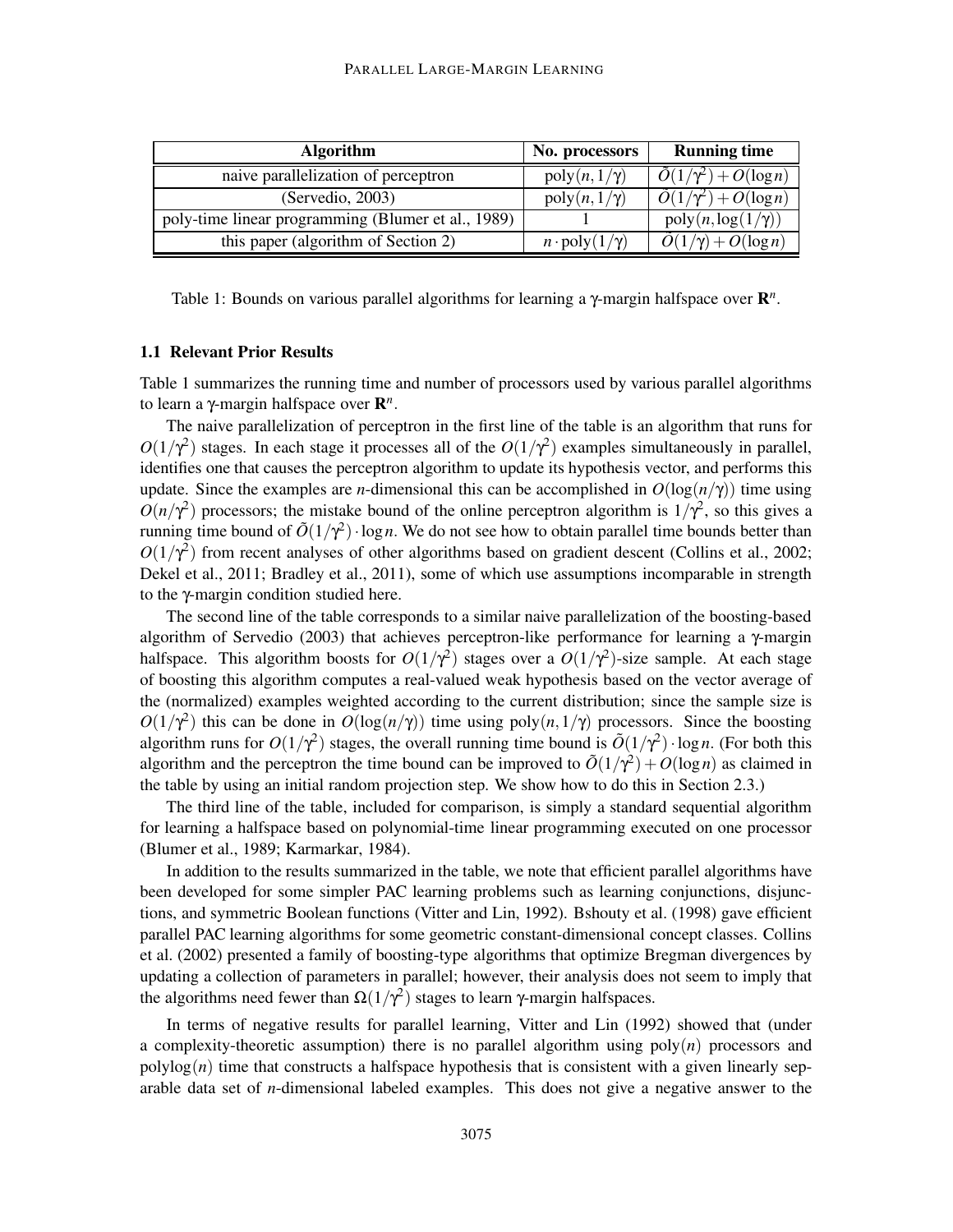main question for several reasons: first, the main question allows any hypothesis representation that can be efficiently evaluated in parallel, whereas the hardness result requires the hypothesis to be a halfspace. Second, the main question allows the algorithm to use  $poly(n,1/\gamma)$  processors and to run in poly( $\log n, \log \frac{1}{\gamma}$ ) time, whereas the hardness result of Vitter and Lin (1992) only rules out algorithms that use  $poly(n, \log \frac{1}{\gamma})$  processors and run in  $poly(\log n, \log \log \frac{1}{\gamma})$  time. Finally, the main question allows the final hypothesis to err on up to (say) 5% of the points in the data set, whereas the hardness result of Vitter and Lin (1992) applies only to algorithms whose hypotheses correctly classify all points in the data set.

Finally, we note that the main question has an affirmative answer if it is restricted so that either the number of dimensions *n* or the margin parameter  $\gamma$  is fixed to be a constant (so the resulting restricted question asks whether there is an algorithm that uses polynomially many processors and polylogarithmic time in the remaining parameter). If  $\gamma$  is fixed to a constant then either of the first two entries in Table 1 gives a poly(*n*)-processor, *O*(log *n*)-time algorithm. If *n* is fixed to a constant then the efficient parallel algorithm of Alon and Megiddo (1994) for linear programming in constant dimension can be used to learn a γ-margin halfspace using poly $(1/\gamma)$  processors in polylog $(1/\gamma)$ running time (see also Vitter and Lin, 1992, Theorem 3.4).

## 1.2 Our Results

We give positive and negative results on learning halfspaces in parallel that are inspired by the main question stated above.

#### 1.2.1 POSITIVE RESULTS

Our main positive result is a parallel algorithm for learning large-margin halfspaces, based on a rapidly converging gradient method due to Nesterov (2004), which uses  $O(n \cdot \text{poly}(1/\gamma))$  processors to learn  $\gamma$ -margin halfspaces in parallel time  $\tilde{O}(1/\gamma) + O(\log n)$  (see Table 1). (An earlier version of this paper (Long and Servedio, 2011) analyzed on algorithm based on interior-point methods from convex optimization and fast parallel algorithms for linear algebra, showing that it uses poly $(n,1/\gamma)$ processors to learn γ-margin halfspaces in parallel time  $\tilde{O}(1/\gamma) + O(\log n)$ .) We are not aware of prior parallel algorithms that provably learn γ-margin halfspaces running in time polylogarithmic in *n* and subquadratic in  $1/\gamma$ .

We note that simultaneously and independently of the initial conference publication of our work (Long and Servedio, 2011), Soheili and Peña (2012) proposed a variant of the perceptron algorithm and shown that it terminates in  $O\left(\frac{\sqrt{\log n}}{n}\right)$  $\frac{\overline{\log n}}{\gamma}$  iterations rather than the  $1/\gamma^2$  iterations of the original perceptron algorithm. Like our algorithm, the Soheili and Peña (2012) algorithm uses ideas of Nesterov (2005). Soheili and Peña (2012) do not discuss a parallel implementation of their algorithm, but since their algorithm performs an *n*-dimensional matrix-vector multiplication at each iteration, it appears that a parallel implementation of their algorithm would use  $\Omega(n^2)$  processors and would have parallel running time at least  $\Omega\left(\frac{(\log n)^{3/2}}{\gamma}\right)$  $\left(\frac{n}{\gamma}\right)^{3/2}$  (assuming that multiplying a  $n \times n$  matrix by an  $n \times 1$  vector takes parallel time  $\Theta(\log n)$  using  $n^2$  processors). In contrast, our algorithm requires a linear number of processors as a function of *n*, and has parallel running time  $\tilde{O}(1/\gamma) + O(\log n)^{1/2}$ .

<sup>1.</sup> We note also that Soheili and Peña (2012) analyze the number of iterations of their algorithm, and not the computation time. In particular, they do not deal with finite precision issues, whereas a significant portion of our analysis concerns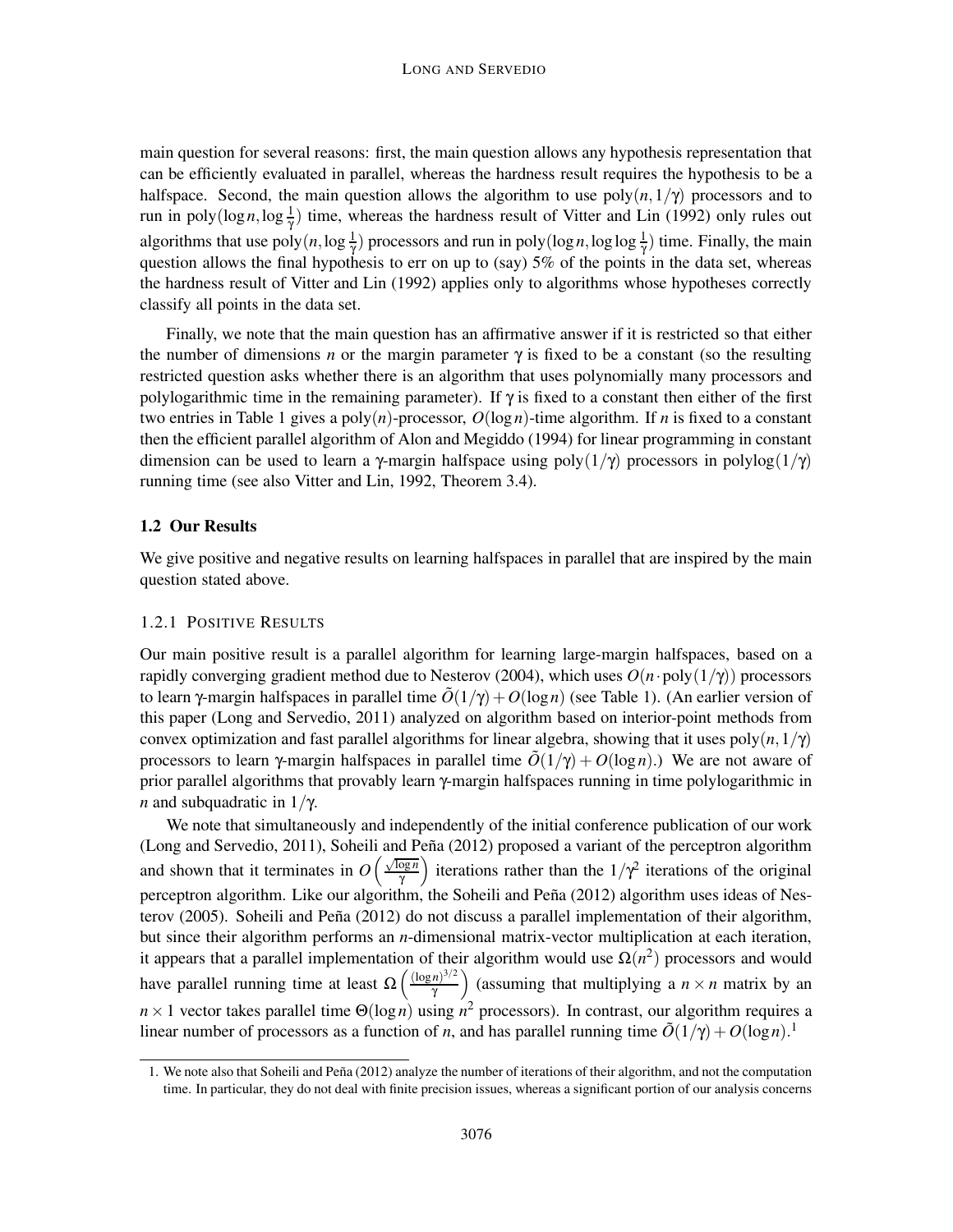## 1.2.2 NEGATIVE RESULTS

By modifying our analysis of the algorithm we present, we believe that it may be possible to establish similar positive results for other formulations of the large-margin learning problem, including ones (see Shalev-Shwartz and Singer, 2010) that have been tied closely to weak learnability. In contrast, our main negative result is an information-theoretic argument that suggests that such positive parallel learning results cannot be obtained by boosting alone. We show that in a framework where the weak learning algorithm must be invoked as an oracle, boosting cannot be parallelized: being able to call the weak learner multiple times in parallel within a single boosting stage does not reduce the overall number of sequential stages of boosting that are required. We prove that any parallel booster must perform  $\Omega(\log(1/\epsilon)/\gamma^2)$  sequential stages of boosting a "black-box" γ-advantage weak learner to learn to accuracy  $1 - \varepsilon$  in the worst case; this extends an earlier  $\Omega(\log(1/\varepsilon)/\gamma^2)$ lower bound of Freund (1995) for standard (sequential) boosters that can only call the weak learner once per stage.

#### 2. An Algorithm Based on Nesterov's Algorithm

In this section we describe and analyze a parallel algorithm for learning a  $\gamma$ -margin halfspace. The algorithm of this section applies an algorithm of Nesterov (2004) that, roughly speaking, approximately minimizes a suitably smooth convex function to accuracy  $\varepsilon$  using  $O(\sqrt{1/\varepsilon})$  iterative steps (Nesterov, 2004), each of which can be easily parallelized.

Directly applying the basic Nesterov algorithm gives us an algorithm that uses  $O(n)$  processors, runs in parallel time  $O(\log(n) \cdot (1/\gamma))$ , and outputs a halfspace hypothesis that has constant accuracy. By combining the basic algorithm with random projection and boosting we get the following stronger result:

Theorem 1 *There is a parallel algorithm with the following performance guarantee: Let f*,*D define an unknown* γ*-margin halfspace over* B*n. The algorithm is given as input* ε,δ > 0 *and access to labeled examples*  $(\mathbf{x}, f(\mathbf{x}))$  *that are drawn independently from D. It runs in* 

 $O(((1/\gamma)$ polylog $(1/\gamma) + \log(n))\log(1/\epsilon)$ poly $(\log \log(1/\epsilon)) + \log \log(1/\delta))$ 

*parallel time, uses*

$$
n \cdot \text{poly}(1/\gamma, 1/\varepsilon, \log(1/\delta))
$$

*processors, and with probability*  $1-\delta$  *it outputs a hypothesis h satisfying*  $Pr_{\mathbf{x} \sim \mathcal{D}}[h(\mathbf{x}) \neq f(\mathbf{x})] \leq \epsilon$ .

We assume that the value of  $\gamma$  is "known" to the algorithm, since otherwise the algorithm can use a standard "guess and check" approach trying  $\gamma = 1, 1/2, 1/4$ , etc., until it finds a value that works.

Freund (1995) indicated how to parallelize his boosting-by-filtering algorithm. In Appendix A, we provide a detailed proof of the following lemma.

Lemma 2 (Freund, 1995) *Let D be a distribution over (unlabeled) examples. Let A be a parallel learning algorithm, and c*<sup>δ</sup> *and c*<sup>ε</sup> *be absolute positive constants, such that for all D*′ *with*

such issues, in order to fully establish our claimed bounds on the number of processors and the parallel running time of our algorithms.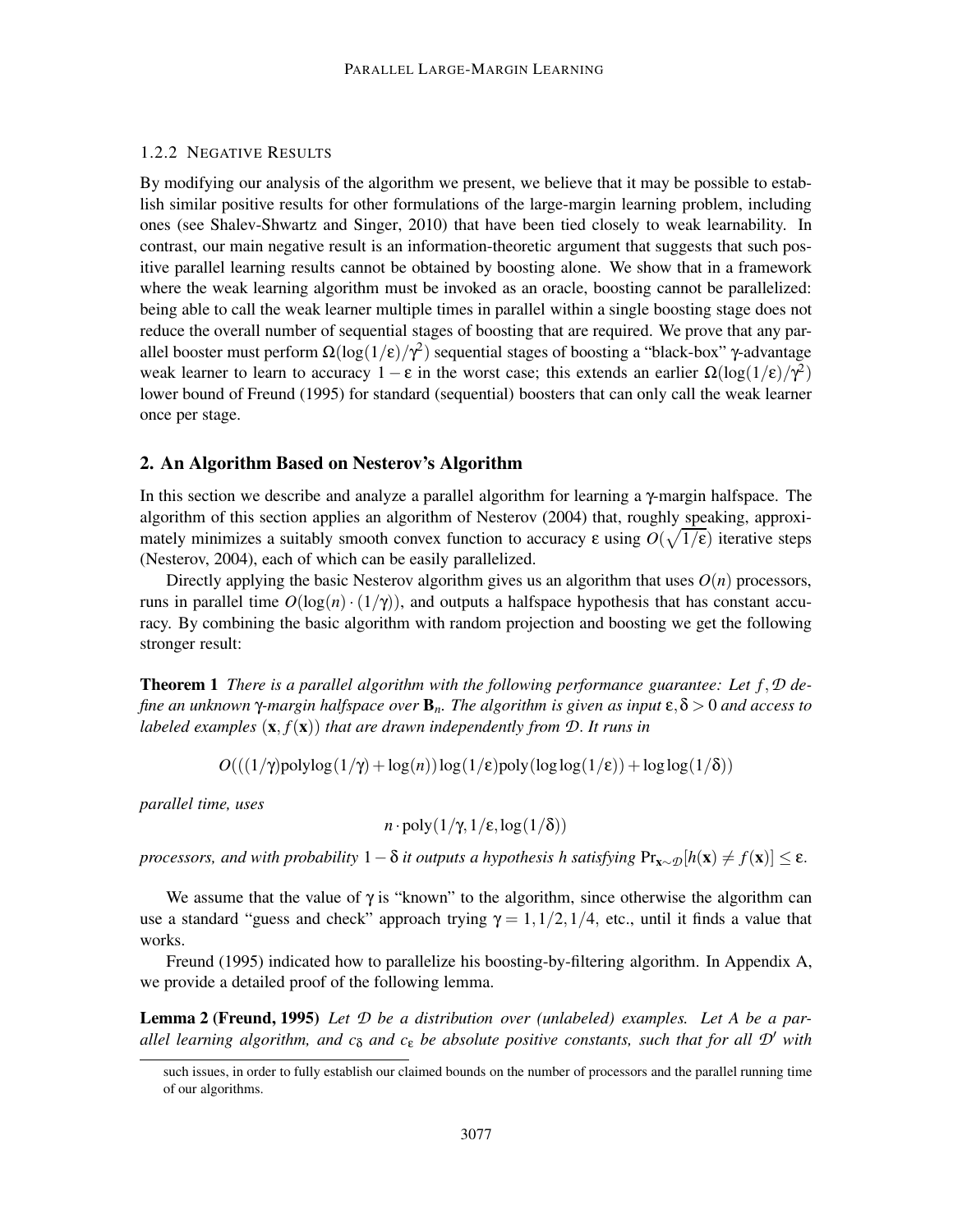

Figure 1: A plot of a loss function  $\phi$  used in Section 2.

 $support(\mathcal{D}') \subseteq support(\mathcal{D})$ , given draws  $(x, f(x))$  from  $\mathcal{D}'$ , with probability  $c_{\delta}$ , A outputs a hypothe $s$ *is with accuracy*  $\frac{1}{2} + c_{\varepsilon}$  *(w.r.t.*  $\mathcal{D}'$ *)* using  $\mathcal P$  processors in  $\mathcal T$  time. Then there is a parallel algorithm *B* that, given access to independent labeled examples  $(x, f(x))$  drawn from  $D$ , with probability 1 − δ*, constructs a*  $(1 – ε)$ -accurate hypothesis (w.r.t. *D*) in  $O(T \log(1/ε))$ poly $(\log \log(1/ε))$  +  $\log \log(1/\delta)$  *time using*  $\text{poly}(\mathcal{P},1/\epsilon,\log(1/\delta))$  *processors.* 

In Section 2.1 we describe the basic way that Nesterov's algorithm can be used to find a halfspace hypothesis that approximately minimizes a smooth loss function over a set of γ-margin labeled examples. (This section has nothing to do with parallelism.) Then later we explain how this algorithm is used in the larger context of a parallel algorithm for halfspaces.

#### 2.1 The Basic Algorithm

Let  $S = (\mathbf{x}_1, y_1), \ldots, (\mathbf{x}_m, y_m)$  be a data set of *m* examples labeled according to the target  $\gamma$ -margin halfspace  $f$ ; that is,  $y_i = f(\mathbf{x}_i)$  for all *i*.

We will apply Nesterov's algorithm to minimize a regularized loss as follows.

*The loss part.* For  $z \in \mathbf{R}$  we define

$$
\phi(z) = \sqrt{1 + z^2} - z.
$$

(See Figure 1 for a plot of  $\phi$ .) For  $\mathbf{v} \in \mathbb{R}^n$  we define

$$
\Phi(\mathbf{v}) = \frac{1}{m} \sum_{t=1}^{m} \phi(y_t(\mathbf{v} \cdot \mathbf{x}_t)).
$$

*The regularization part.* We define a regularizer

$$
R(\mathbf{v}) = \gamma^2 \|\mathbf{v}\|^2 / 100
$$

where  $\|\cdot\|$  denotes the 2-norm.

We will apply Nesterov's iterative algorithm to minimize the following function

$$
\Psi(\mathbf{v}) = \Phi(\mathbf{v}) + R(\mathbf{v}).
$$

Let  $g(\mathbf{v})$  be the gradient of  $\Psi$  at **v**. We will use the following algorithm, due to Nesterov (2004) (see Section 2.2.1), which we call  $A_{\text{Nes}}$ . The algorithm takes a single input parameter  $\gamma > 0$ .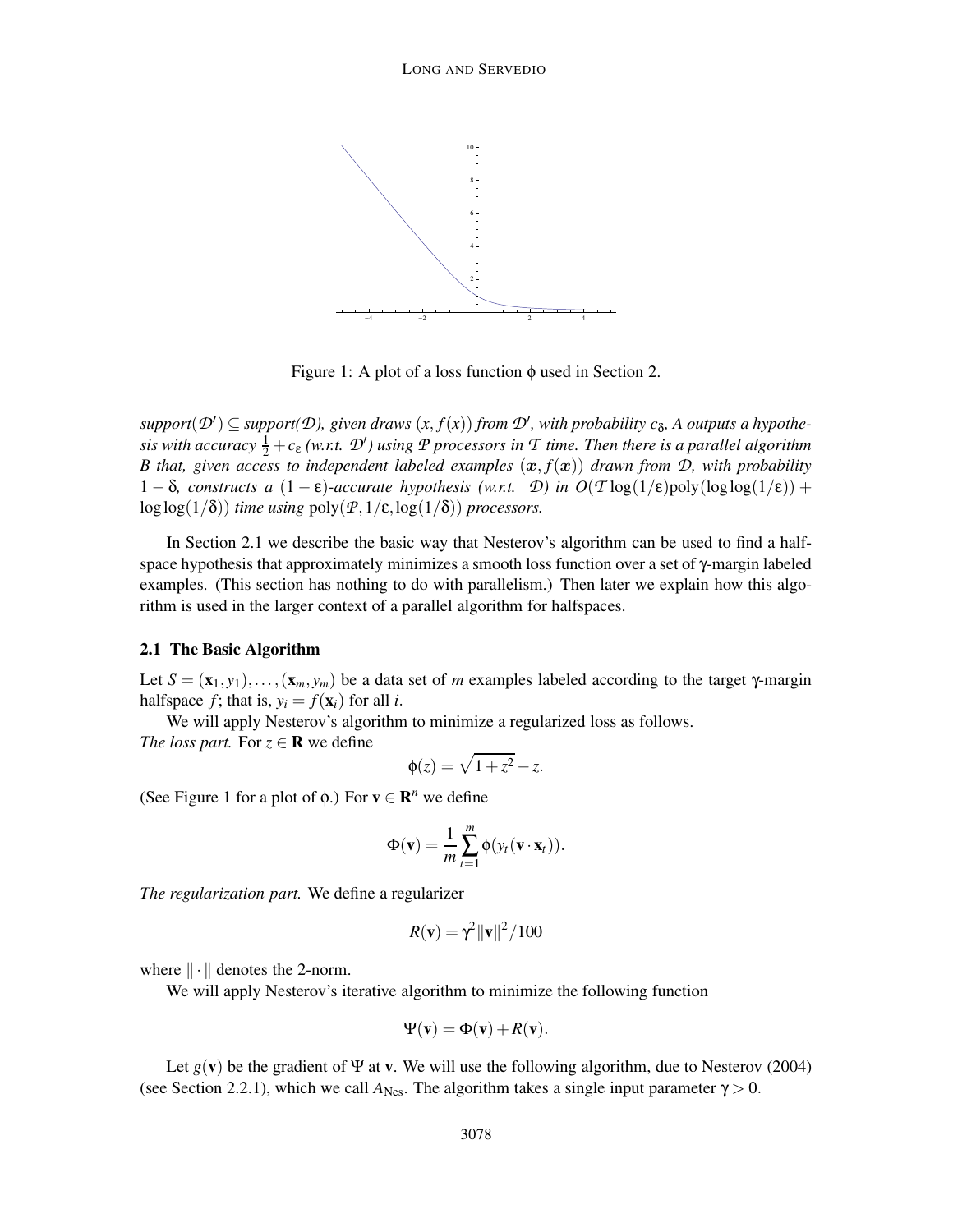Algorithm  $A_{\text{Nes}}$ :

• Set 
$$
\mu = \frac{\gamma^2}{50}
$$
,  $L = \frac{51}{50}$ .

• Initialize 
$$
\mathbf{v}_0 = \mathbf{z}_0 = \mathbf{0}
$$
.

• For each  $k = 0, 1, \ldots$ , set

$$
- \mathbf{v}_{k+1} = \mathbf{z}_k - \frac{1}{L}g(\mathbf{z}_k), \text{ and}
$$

$$
- \mathbf{z}_{k+1} = \mathbf{v}_{k+1} + \frac{\sqrt{L} - \sqrt{\mu}}{\sqrt{L} + \sqrt{\mu}}(\mathbf{v}_{k+1} - \mathbf{v}_k).
$$

We begin by establishing various bounds on  $\Psi$  that Nesterov uses in his analysis of  $A_{\text{Nes}}$ .

Lemma 3 *The gradient g of* Ψ *has a Lipschitz constant at most* 51/50*.*

Proof: We have

$$
\frac{\partial \Psi}{\partial v_i} = \frac{1}{m} \sum_t \phi'(y_t(\mathbf{v} \cdot \mathbf{x}_t)) y_t x_{t,i} + \gamma^2 v_i / 50
$$

and hence, writing  $g(\mathbf{v})$  to denote the gradient of  $\Psi$  at **v**, we have

$$
g(\mathbf{v}) = \frac{1}{m} \sum_{t} \phi'(y_t(\mathbf{v} \cdot \mathbf{x}_t)) y_t \mathbf{x}_t + \gamma^2 \mathbf{v}/50.
$$

Choose  $\mathbf{r} \in \mathbb{R}^n$ . Applying the triangle inequality, we have

$$
||g(\mathbf{v}) - g(\mathbf{r})|| = \left\| \frac{1}{m} \sum_{t} (\phi'(y_t(\mathbf{v} \cdot \mathbf{x}_t)) - \phi'(y_t(\mathbf{r} \cdot \mathbf{x}_t))) y_t \mathbf{x}_t + \gamma^2 (\mathbf{v} - \mathbf{r})/50 \right\|
$$
  
\n
$$
\leq \frac{1}{m} \sum_{t} |(\phi'(y_t(\mathbf{v} \cdot \mathbf{x}_t)) - \phi'(y_t(\mathbf{r} \cdot \mathbf{x}_t))) y_t \mathbf{x}_t|| + \gamma^2 ||\mathbf{v} - \mathbf{r}||/50
$$
  
\n
$$
\leq \frac{1}{m} \sum_{t} |\phi'(y_t(\mathbf{v} \cdot \mathbf{x}_t)) - \phi'(y_t(\mathbf{r} \cdot \mathbf{x}_t))| + \gamma^2 ||\mathbf{v} - \mathbf{r}||/50,
$$

since each vector  $\mathbf{x}_t$  has length at most 1. Basic calculus gives that  $\phi''$  is always at most 1, and hence

$$
|\phi'(y_t(\mathbf{v}\cdot\mathbf{x}_t)) - \phi'(y_t(\mathbf{r}\cdot\mathbf{x}_t))| \leq |\mathbf{v}\cdot\mathbf{x}_t - \mathbf{r}\cdot\mathbf{x}_t| \leq ||\mathbf{v} - \mathbf{r}||,
$$

п

again since  $\mathbf{x}_t$  has length at most 1. The bound then follows from the fact that  $\gamma^2 \leq 1$ .

We recall the definition of strong convexity (Nesterov, 2004, pp. 63–64): a multivariate function *q* is *µ*-strongly convex if for all **v**, **w** and all  $\alpha \in [0,1]$  it holds that

$$
q(\alpha \mathbf{v} + (1 - \alpha)\mathbf{w}) \leq \alpha q(\mathbf{v}) + (1 - \alpha)q(\mathbf{w}) - \frac{\mu\alpha(1 - \alpha)||\mathbf{v} - \mathbf{w}||^2}{2}.
$$

(For intuition's sake, it may be helpful to note that a suitably smooth  $q$  is  $\mu$ -strongly convex if any restriction of  $q$  to a line has second derivative that is always at least  $\mu$ .) We recall the fact that strongly convex functions have unique minimizers.

Lemma 4 Ψ *is µ-strongly convex.*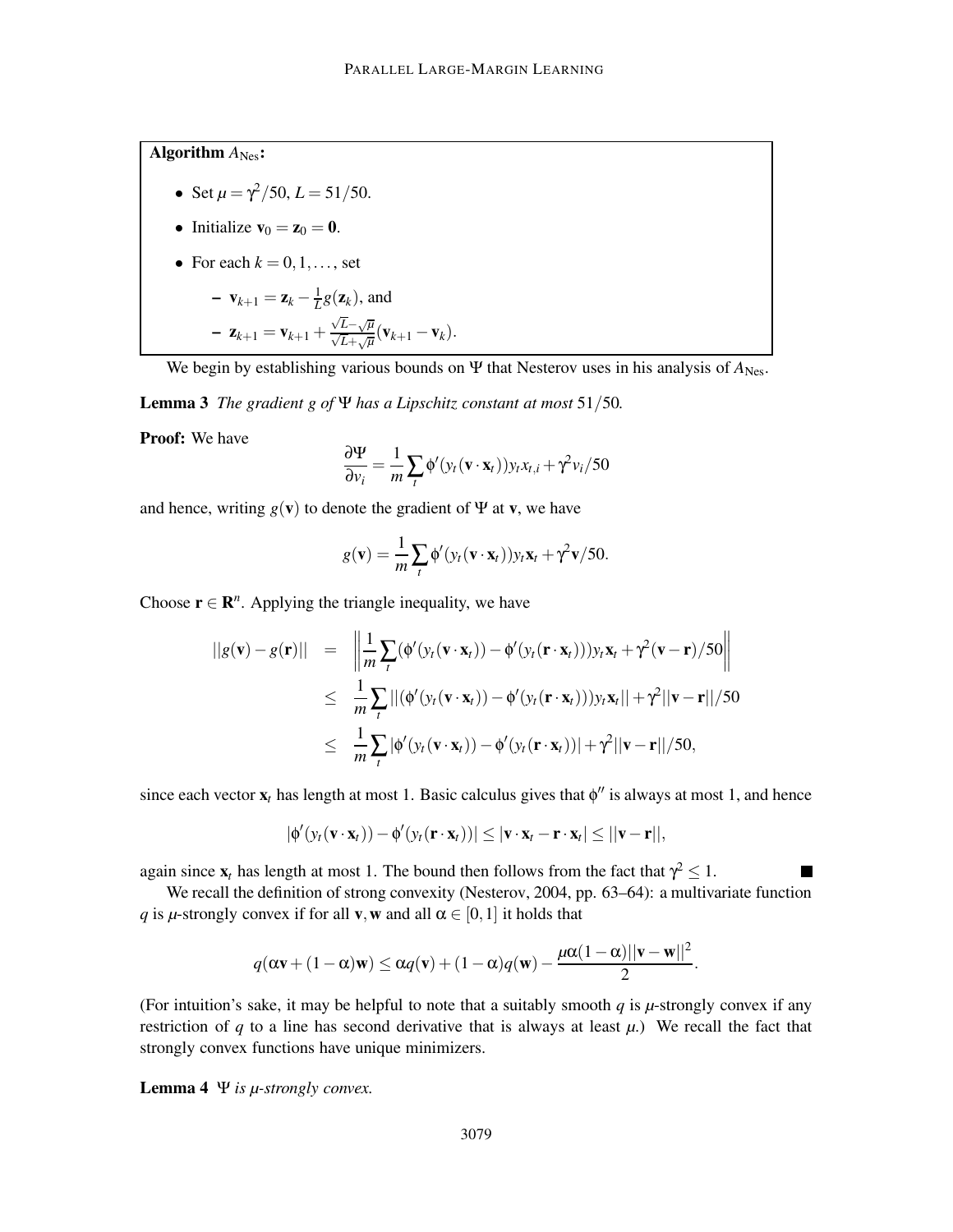**Proof:** This follows directly from the fact that  $\mu = \gamma^2/50$ ,  $\Phi$  is convex, and  $||\mathbf{v}||^2$  is 2-strongly convex.

Given the above, the following lemma is an immediate consequence of Theorem 2.2.3 of Nesterov's (2004) book. The lemma upper bounds the difference between  $\Psi(\mathbf{v}_k)$ , where  $\mathbf{v}_k$  is the point computed in the *k*-th iteration of Nesterov's algorithm  $A_{N_{\text{e}s}}$ , and the true minimum value of Ψ. A proof is in Appendix B.

**Lemma 5** Let **w** be the minimizer of Ψ. For each k, we have  $\Psi(\mathbf{v}_k) - \Psi(\mathbf{w}) \le \frac{4L(1+\mu||\mathbf{w}||^2/2)}{(2\sqrt{L} + k\sqrt{\mu})^2}$  $\frac{L(1+\mu||\mathbf{w}||/2)}{(2\sqrt{L}+k\sqrt{\mu})^2}$ .

## 2.2 The Finite Precision Algorithm

The algorithm analyzed in the previous subsection computes real numbers with infinite precision. Now we will analyze a finite precision variant of the algorithm, which we call  $A_{\text{Nfp}}$  (for "Nesterov finite precision").

(We note that d'Aspremont (2008), also analyzed a similar algorithm with an approximate gradient, but we were not able to apply his results in our setting because of differences between his assumptions and our needs. For example, the algorithm described by d'Aspremont (2008) assumed that optimization was performed over a compact set *C*, and periodically projected solutions onto *C*; it was not obvious to us how to parallelize this algorithm.)

We begin by writing the algorithm as if it took two parameters,  $\gamma$  and a precision parameter  $β > 0$ . The analysis will show how to set  $β$  as a function of  $γ$ . To distinguish between  $A_{Nfp}$  and  $A_{Nes}$ we use hats throughout our notation below.

Algorithm  $A_{\text{Nfp}}$ :

• Set  $\mu = \frac{\gamma^2}{50}$ ,  $L = \frac{51}{50}$ .

• Initialize 
$$
\hat{\mathbf{v}}_0 = \hat{\mathbf{z}}_0 = \mathbf{0}
$$
.

- For each  $k = 0, 1, \ldots$ ,
	- $-$  Let  $\hat{\mathbf{r}}_k$  be such that  $||\hat{\mathbf{r}}_k \frac{1}{L}g(\hat{\mathbf{z}}_k)|| \leq \beta$ . Set
	- $\hat{\mathbf{v}}_{k+1} = \hat{\mathbf{z}}_k \hat{\mathbf{r}}_k$ , and
	- $\hat{\mathbf{z}}_{k+1} = \hat{\mathbf{v}}_{k+1} + \frac{\sqrt{L} \sqrt{\mu}}{\sqrt{L} + \sqrt{\mu}} (\hat{\mathbf{v}}_{k+1} \hat{\mathbf{v}}_k).$

We discuss the details of exactly how this finite-precision algorithm is implemented, and the parallel running time required for such an implementation, at the end of this section.

Our analysis of this algorithm will proceed by quantifying how closely its behavior tracks that of the infinite-precision algorithm.

**Lemma 6** Let  $\mathbf{v}_0, \mathbf{v}_1, \ldots$  be the sequence of points computed by the infinite precision version of *Nesterov's algorithm, and*  $\hat{\mathbf{v}}_0, \hat{\mathbf{v}}_1, \dots$  *be the corresponding finite-precision sequence. Then for all k,*  $\forall w \in \mathit{have} \, ||\mathbf{v}_k - \hat{\mathbf{v}}_k|| \leq \beta \cdot 7^k.$ 

**Proof:** Let  $\hat{\mathbf{s}}_k = \hat{\mathbf{r}}_k - g(\hat{\mathbf{z}}_k)$ . Our proof is by induction, with the additional inductive hypothesis that  $||\mathbf{z}_k - \hat{\mathbf{z}}_k|| \leq 3\beta \cdot 7^k$ .

The base case is trivially true.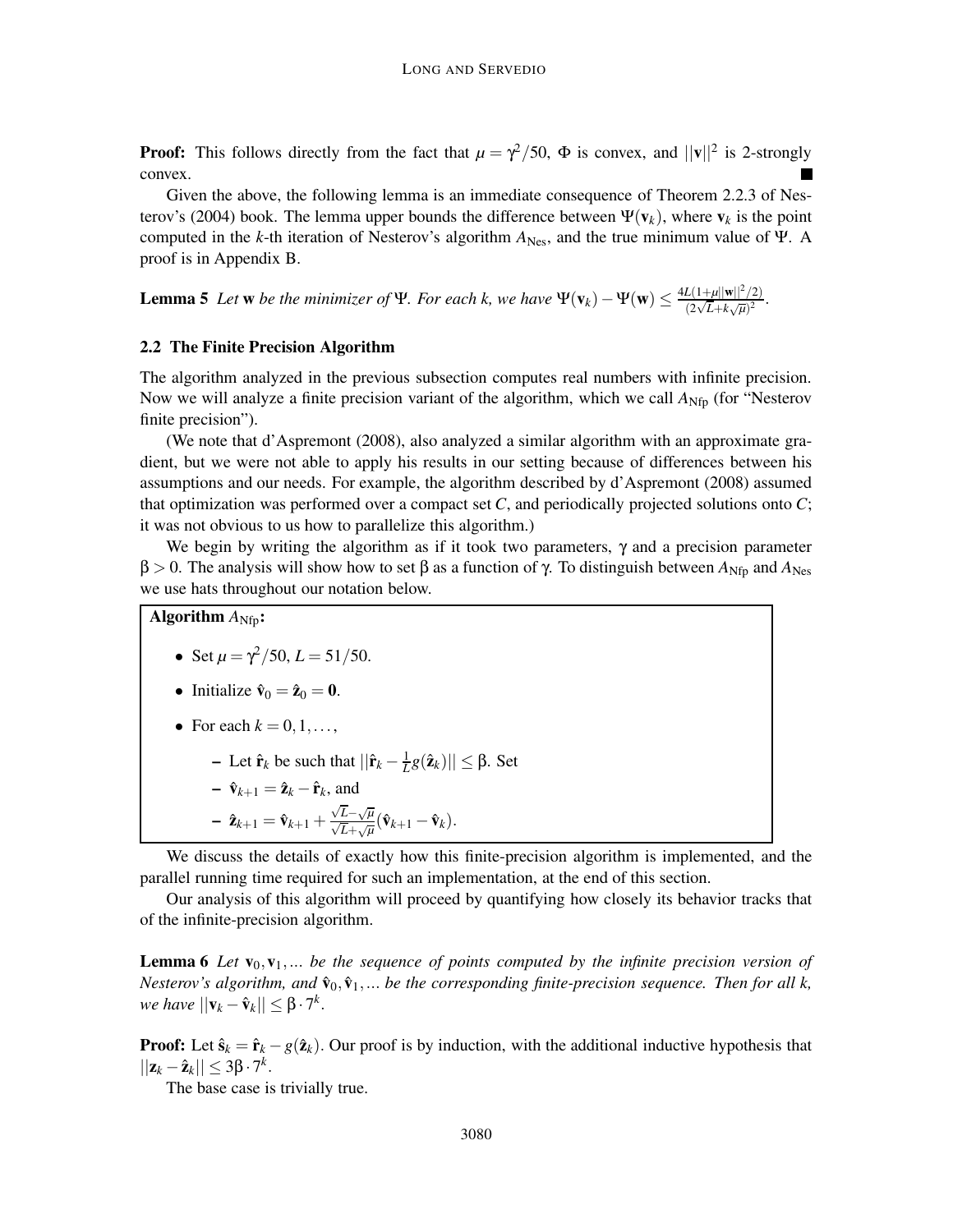We have

$$
||\mathbf{v}_{k+1}-\hat{\mathbf{v}}_{k+1}|| = \left|\left|(\mathbf{z}_k-\frac{1}{L}g(\mathbf{z}_k))-(\hat{\mathbf{z}}_k-(\frac{1}{L}g(\hat{\mathbf{z}}_k)+\hat{\mathbf{s}}_k)\right|\right|,
$$

and, using the triangle inequality, we get

$$
||\mathbf{v}_{k+1} - \hat{\mathbf{v}}_{k+1}|| \le ||\mathbf{z}_k - \hat{\mathbf{z}}_k|| + \left\| \frac{1}{L} g(\mathbf{z}_k) - (\frac{1}{L} g(\hat{\mathbf{z}}_k) + \hat{\mathbf{s}}_k) \right\|
$$
  
\n
$$
\le 3\beta \cdot 7^k + \left\| \frac{1}{L} g(\mathbf{z}_k) - (\frac{1}{L} g(\hat{\mathbf{z}}_k) + \hat{\mathbf{s}}_k) \right\|
$$
  
\n
$$
\le 3\beta \cdot 7^k + \frac{1}{L} ||g(\mathbf{z}_k) - g(\hat{\mathbf{z}}_k)|| + ||\hat{\mathbf{s}}_k|| \qquad \text{(triangle inequality)}
$$
  
\n
$$
\le 3\beta \cdot 7^k + ||\mathbf{z}_k - \hat{\mathbf{z}}_k|| + ||\hat{\mathbf{s}}_k|| \qquad \text{(by Lemma 3)}
$$
  
\n
$$
\le 3\beta \cdot 7^k + 3\beta \cdot 7^k + \beta \qquad \text{(by definition of } \hat{\mathbf{s}}_k)
$$
  
\n
$$
< \beta \cdot 7^{k+1}.
$$

Also, we have

$$
\begin{array}{rcl}\n||\mathbf{z}_{k+1} - \hat{\mathbf{z}}_{k+1}|| & = & \left\| \frac{2}{1 + \sqrt{\mu/L}} (\mathbf{v}_{k+1} - \hat{\mathbf{v}}_{k+1}) - \frac{\sqrt{L} - \sqrt{\mu}}{\sqrt{L} + \sqrt{\mu}} (\mathbf{v}_{k} - \hat{\mathbf{v}}_{k}) \right\| \\
& \leq & \left\| \frac{2}{1 + \sqrt{\mu/L}} (\mathbf{v}_{k+1} - \hat{\mathbf{v}}_{k+1}) \right\| + \left\| \frac{\sqrt{L} - \sqrt{\mu}}{\sqrt{L} + \sqrt{\mu}} (\mathbf{v}_{k} - \hat{\mathbf{v}}_{k}) \right\| \\
& \leq & 2||\mathbf{v}_{k+1} - \hat{\mathbf{v}}_{k+1}|| + ||\mathbf{v}_{k} - \hat{\mathbf{v}}_{k}|| \\
& \leq & 2\beta \cdot 7^{k+1} + \beta \cdot 7^{k} \\
& \leq & 3\beta \cdot 7^{k+1},\n\end{array}
$$

completing the proof.

#### 2.3 Application to Learning

Now we are ready to prove Theorem 1. By Lemma 2 it suffices to prove the theorem in the case in which  $\epsilon = 7/16$  and  $\delta = 1/2$ .

П

We may also potentially reduce the number of variables by applying a random projection. We say that a *random projection matrix* is a matrix *A* chosen uniformly from  $\{-1,1\}^{n \times d}$ . Given such an *A* and a unit vector  $\mathbf{w} \in \mathbb{R}^n$  (defining a target halfspace  $f(\mathbf{x}) = \text{sign}(\mathbf{w} \cdot \mathbf{x})$ ), let  $\mathbf{w}'$  denote the vector  $(1/\sqrt{d})\mathbf{w}A \in \mathbf{R}^d$ . After transformation by *A* the distribution *D* over  $\mathbf{B}_n$  is transformed to a distribution  $\mathcal{D}'$  over  $\mathbf{R}^d$  in the natural way: a draw **x'** from  $\mathcal{D}'$  is obtained by making a draw **x** from *D* and setting  $\mathbf{x}' = (1/\sqrt{d})\mathbf{x}A$ . We will use the following lemma, which is a slight variant of known lemmas (Arriaga and Vempala, 2006; Blum, 2006); we prove this exact statement in Appendix C.

**Lemma 7** Let  $f(\mathbf{x}) = \text{sign}(\mathbf{w} \cdot \mathbf{x})$  *and D* define a γ-margin halfspace as described in the introduc*tion. For*  $d = O((1/\gamma^2) \log(1/\gamma))$ *, a random n × d projection matrix A will with probability* 99/100 *induce*  $\mathcal{D}'$  *and*  $\mathbf{w}'$  *as described above such that*  $Pr_{\mathbf{x}' \sim \mathcal{D}'}$   $\left[\right]$  $\frac{\mathbf{w}'}{\|\mathbf{w}'\|}\cdot\mathbf{x}'$  <  $\gamma/2$  *or*  $\|\mathbf{x}'\|_2 > 2$   $\leq \gamma^4$ .

We assume without loss of generality that  $\gamma = 1$ /integer.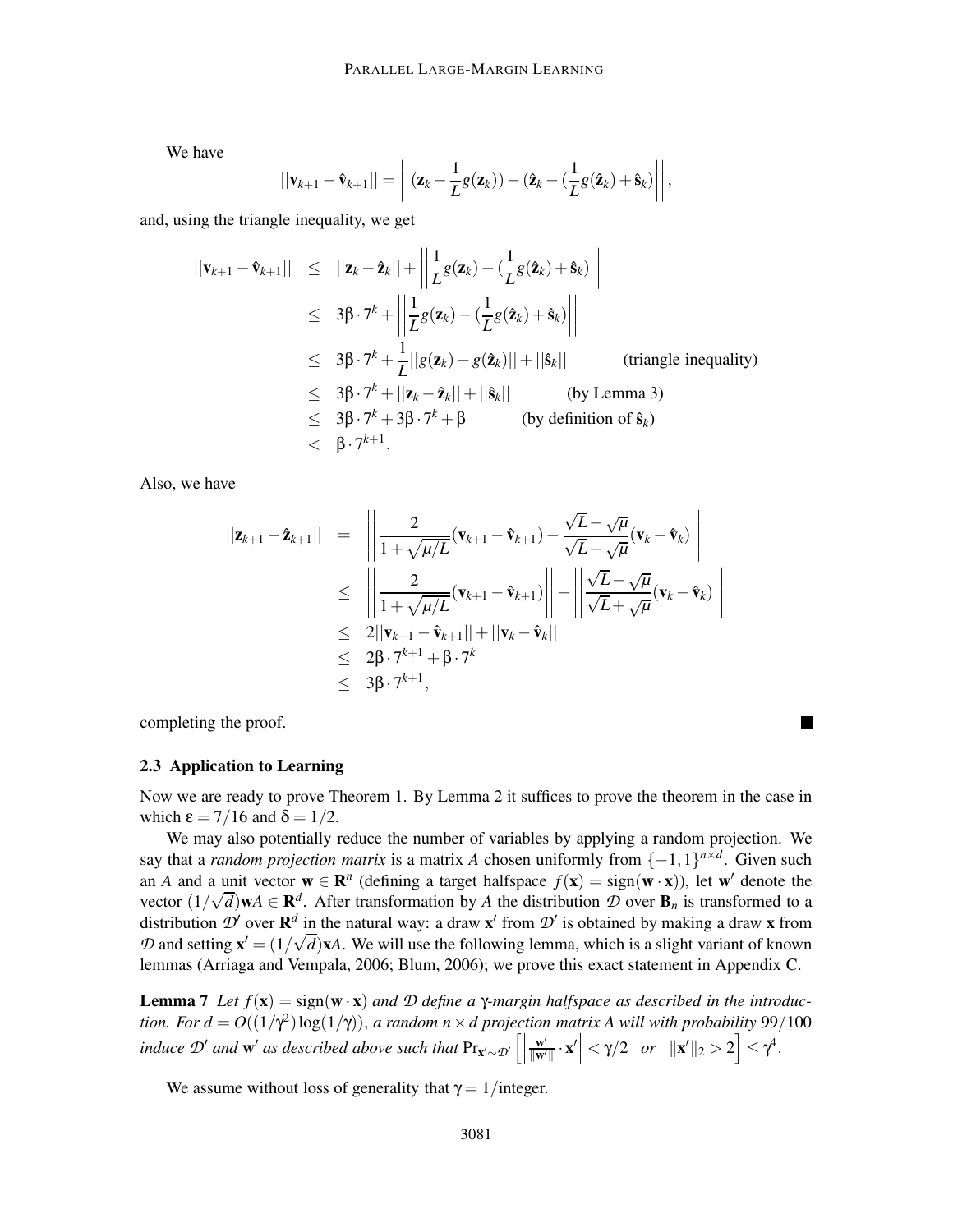The algorithm first selects an  $n \times d$  random projection matrix *A* where  $d = O(\log(1/\gamma)/\gamma^2)$ . This defines a transformation  $\Phi_A : \mathbf{B}_n \to \mathbf{R}^d$  as follows: given  $\mathbf{x} \in \mathbf{B}_n$ , the vector  $\Phi_A(\mathbf{x}) \in \mathbf{R}^d$  is obtained by

- (i) rounding each  $\mathbf{x}_i$  to the nearest integer multiple of  $1/(4\lceil \sqrt{n/\gamma} \rceil)$ ; then
- (ii) setting  $\mathbf{x}' = \left(\frac{1}{2}\right)$  $\frac{1}{2\sqrt{d}}$  x*A* (we scale down by an additional factor of two to get examples that are contained in the unit ball  $\mathbf{B}_d$ ); and finally
- (iii) rounding each  $\mathbf{x}'_i$  to the nearest multiple of  $1/(8\lceil d/\gamma \rceil)$ .

Given **x** it is easy to compute  $\Phi_A(\mathbf{x})$  using  $O(n \log(1/\gamma)/\gamma^2)$  processors in  $O(\log(n/\gamma))$  time. Let  $\mathcal{D}'$  denote the distribution over  $\mathbf{R}^d$  obtained by applying  $\Phi_A$  to  $\mathcal{D}$ . Across all coordinates  $\mathcal{D}'$  is supported on rational numbers with the same  $poly(1/\gamma)$  common denominator. By Lemma 7, with probability 99/100

$$
\Pr_{\mathbf{x}' \sim \mathcal{D}'} \left[ \left| \mathbf{x}' \cdot (\mathbf{w}'/\|\mathbf{w}'\|) \right| < \gamma' \stackrel{\text{def}}{=} \gamma/8 \quad \text{or} \quad \|\mathbf{x}'\|_2 > 1 \right] \leq \gamma^4.
$$

Our algorithm draws  $c_0d$  examples by sampling from  $\mathcal{D}'$ . Applying Lemma 7, we may assume without loss of generality that our examples have  $d = O(\log(1/\gamma)/\gamma^2)$  and that the margin  $\gamma'$  after the projection is at least  $\Theta(\gamma)$ , and that all the coordinates of all the examples have a common denominator which is at most poly( $1/\gamma$ ). Thus far the algorithm has used  $O(\log(n/\gamma))$  parallel time and  $O(n \log(1/\gamma)/\gamma^2)$  many processors.

Next, the algorithm applies  $A_{Nfp}$  from the previous section for *K* stages, where  $K = \lfloor c_1/\gamma \rfloor$  and  $\beta = c_2 7^{-K}$ . Here  $c_0$ ,  $c_1$ , and  $c_2$  are absolute positive constants; our analysis will show that there exist choices of these constants that give Theorem 1.

For our analysis, as before, let w be the minimizer of  $\Psi$ , and let **u** be a unit normal vector for the target halfspace  $f(x) = sign(u \cdot x)$ . (We emphasize that Ψ is now defined using the projected *d*-dimensional examples and with  $\gamma$  in place of  $\gamma$  in the definition of the regularizer *R*.)

Our first lemma gives an upper bound on the optimal value of the objective function.

Lemma 8  $\Psi(\mathbf{w}) \leq 0.26$ .

**Proof** Since **w** is the minimizer of  $\Psi$  we have  $\Psi(w) \le \Psi(3u/\gamma')$ . In turn  $\Psi(3u/\gamma')$  is easily seen to be at most  $\phi(3) + 9/100 \le 0.26$ , since every example has margin at least  $\gamma'$  with respect to **u**.

Next, we bound the norm of w.

**Lemma 9**  $||\mathbf{w}||^2 \le 26/\gamma^2$ .

Proof: The definition of Ψ gives

 $||\mathbf{w}||^2 \le 100 \Psi(\mathbf{w})/\gamma^2$ 

and combining with Lemma 8 gives  $||\mathbf{w}||^2 \leq 26/\gamma^2$ .

Now we can bound the objective function value of  $v_K$ .

**Lemma 10** *For*  $c_1$  *a sufficiently large absolute constant, we have*  $\Psi(\mathbf{v}_K) \leq 2/5$ .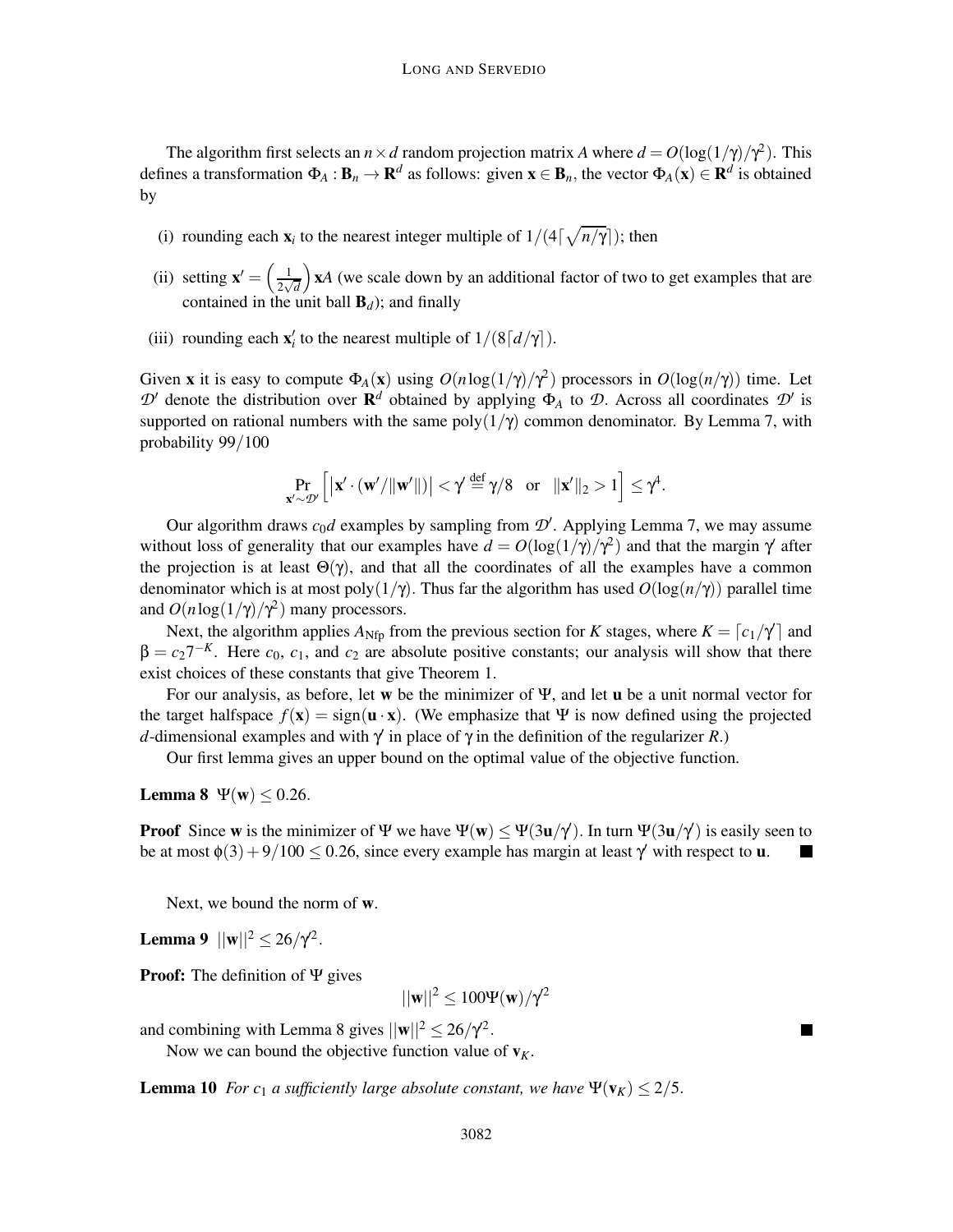Proof: Plugging Lemma 9 into the RHS of Lemma 5 and simplifying, we get

$$
\Psi(\mathbf{v}_K)-\Psi(\mathbf{w})\leq \frac{751}{25(2\sqrt{51}+\gamma K)^2}.
$$

Applying Lemma 8, we get

$$
\Psi(\mathbf{v}_K) \le 0.26 + \frac{751}{25(2\sqrt{51} + \gamma' K)^2}
$$

from which the lemma follows.

Now we can bound  $v_K$  nearly the same way that we bounded w:

**Lemma 11**  $||**v**<sub>K</sub>|| \le 7/γ$ .

**Proof:** The argument is similar to the proof of Lemma 9, using Lemma 10 in place of Lemma 8.  $\blacksquare$ Now we can bound the value of the objective function of the finite precision algorithm.

**Lemma 12** *There exist absolute positive constants*  $c_1$ ,  $c_2$  *such that*  $\Psi(\hat{\mathbf{v}}_K) \leq 3/7$ .

**Proof** Because  $\beta = c_2 7^{-\lceil c_1/\gamma \rceil}$ , Lemma 6 implies that  $||\hat{\mathbf{v}}_K - \mathbf{v}_K|| \leq c_2$ . Since  $\phi$  has a Lipschitz constant of 2, so does  $\Phi$ , and consequently we have that

$$
\Phi(\hat{\mathbf{v}}_K) - \Phi(\mathbf{v}_K) \le 2c_2. \tag{1}
$$

.

n.

Next, since Lemma 11 gives  $||\mathbf{v}_K|| \le 7/\gamma$ , and  $||\hat{\mathbf{v}}_K - \mathbf{v}_K|| \le c_2$ , we have  $||\hat{\mathbf{v}}_K|| \le 7/\gamma + c_2$ , which in turn implies

$$
\|\hat{\mathbf{v}}_K\|^2 - \|\mathbf{v}_K\|^2 \le (7/\gamma + c_2)^2 - (7/\gamma)^2 = 14c_2/\gamma + c_2^2.
$$

and thus

$$
R(\hat{\mathbf{v}}_K) - R(\mathbf{v}_K) \le \frac{14c_2\gamma}{100} + \frac{(\gamma^2)^2c_2^2}{100}.
$$

Combining this with  $(1)$ , we get that for  $c_2$  less than a sufficiently small positive absolute constant, we have  $\Psi(\hat{v}_K) - \Psi(v_K) < 3/7 - 2/5$ , and combining with Lemma 10 completes the proof. H

Finally, we observe that  $\Psi(\hat{\mathbf{v}}_k)$  is an upper bound on the fraction of examples in the sample that are misclassified by  $\hat{\mathbf{v}}_k$ . Taking  $c_0$  sufficiently large and applying standard VC sample complexity bounds, we have established the  $(\epsilon, \delta)$  PAC learning properties of the algorithm. (Recall from the start of this subsection that we have taken  $\epsilon = 7/16$  and  $\delta = 1/2$ .)

It remains to analyze the parallel time complexity of the algorithm. We have already analyzed the parallel time complexity of the initial random projection stage, and shown that we may take the finite-precision iterative algorithm  $A_{Nfp}$  to run for  $O(1/\gamma)$  stages, so it suffices to analyze the parallel time complexity of each stage  $A_{Nfp}$ . We will show that each stage runs in parallel time polylog $(1/\gamma)$ and thus establish the theorem.

Recall that we have set  $\beta = \Theta(7^{-K})$  and that  $K = \Theta(1/\gamma)$ . The invariant we maintain throughout each iteration *k* of algorithm  $A_{Nfp}$  is that each coordinate of  $\hat{v}_k$  is a poly(*K*)-bit rational number and each coordinate of  $\hat{\mathbf{z}}_k$  is a poly(*K*)-bit rational number. It remains to show that given such values  $\hat{\mathbf{v}}_k$ and  $\hat{\mathbf{z}}_k$ , in parallel time polylog( $1/\gamma$ ) using log( $1/\gamma$ ) processors,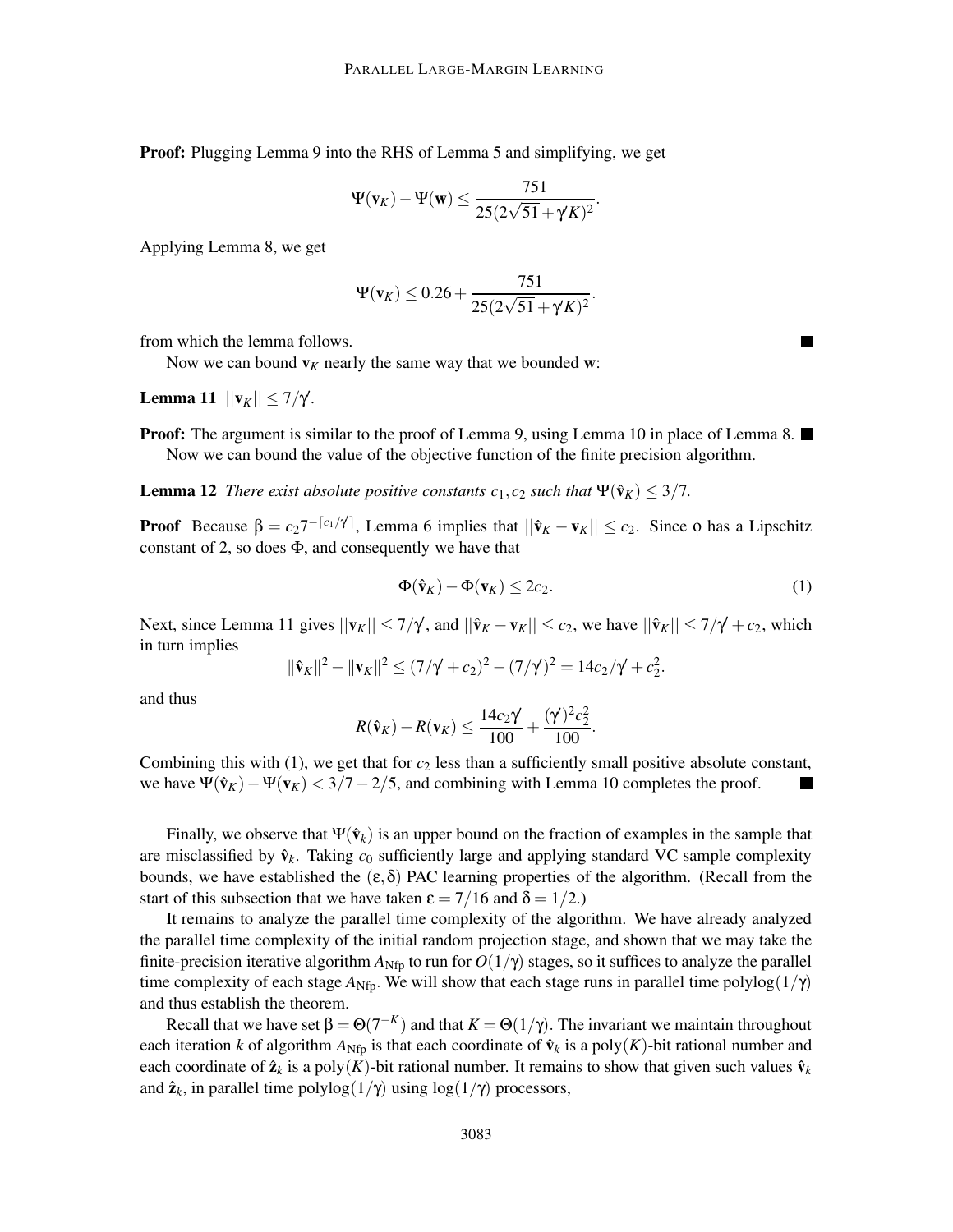- 1. it is possible to compute each coordinate  $g(\hat{\mathbf{z}}_k)_i$  to accuracy  $2^{-100K}/\sqrt{d}$ ;
- 2. it is possible to determine a vector  $\hat{\mathbf{r}}_k$  such that  $\|\hat{\mathbf{r}}_k g(\hat{\mathbf{z}}_k)\| \leq \beta$ , and that each coefficient of the new value  $\hat{\mathbf{v}}_{k+1} = \hat{\mathbf{z}}_k - \hat{\mathbf{r}}_k$  is again a poly(*K*)-bit rational number; and
- 3. it is possible to compute the new value  $\hat{\mathbf{z}}_{k+1}$  and that each coordinate of  $\hat{\mathbf{z}}_{k+1}$  is again a  $poly(K)$ -bit rational number.

We begin by analyzing the approximate computation of the gradient. Recall that

$$
g(\mathbf{v}) = \frac{1}{m} \sum_{t} \phi'(y_t(\mathbf{v} \cdot \mathbf{x}_t)) y_t \mathbf{x}_t + \gamma^2 \mathbf{v}/50.
$$

Note that

$$
\phi'(z) = \frac{z}{\sqrt{1+z^2}} - 1.
$$

To analyze the approximation of φ ′ we will first need a lemma about approximating the square root function efficiently in parallel. While related statements are known and our statement below can be proved using standard techniques, we have included a proof in Appendix D because we do not know a reference for precisely this statement.

Lemma 13 *There is an algorithm A<sup>r</sup> that, given an L-bit positive rational number z and an L-bit positive rational number*  $\beta$  *as input, outputs*  $A_r(z)$  *for which*  $|A_r(z) - \sqrt{z}| \leq \beta$  *in* poly(loglog(1/ $\beta$ ), log*L*) *parallel time using* poly(log(1/β),*L*) *processors.*

Armed with the ability to approximate the square root, we can easily approximate  $\phi'$ .

Lemma 14 *There is an algorithm A<sup>p</sup> that, given an L-bit positive rational number z, and an L*-bit positive rational number  $β ≤ 1/4$ , outputs  $A_p(z)$  for which  $|A_p(z) - φ'(z)| ≤ β$  in at most poly(loglog(1/β), log*L*) *parallel time using* poly(log(1/β),*L*) *processors.*

**Proof:** Assume without loss of generality that  $\beta \leq 1/4$ . Then, because  $\sqrt{1+z^2} \geq 1$ , if an approximation *s* of  $\sqrt{1+z^2}$  satisfies  $|s-\sqrt{1+z^2}| \le \beta/2^{L+1}$ , then

$$
\frac{1}{s}-\frac{1}{\sqrt{1+z^2}}\leq \beta/2^L.
$$

Applying Lemma 13 and recalling the well-known fact that there are efficient parallel algorithms for division (see Beame et al., 1986) completes the proof.

Using this approximation for  $\phi'$ , and calculating the sums in the straightforward way, we get the required approximation  $\hat{\mathbf{r}}_k$ . We may assume without loss of generality that each component of  $\hat{\mathbf{r}}_k$ has been rounded to the nearest multiple of β/2. Since each component of *g* has size at most 2, and the denominator of  $\hat{\mathbf{r}}_k$  has  $O(K)$  bits,  $\hat{\mathbf{r}}_k$  in total requires at most  $O(K)$  bits. We can assume without loss of generality that  $\gamma^2$ /50 is a perfect square, so multiplying the components of a vector by  $\frac{1-\sqrt{\mu}}{1+\sqrt{\mu}}$  $1+\sqrt{\mu}$ can be accomplished while adding  $O(log(1/\gamma))$  bits to each of their rational representations. Thus, a straightforward induction implies that each of the components of each of the denominators of  $v_k$ and  $z_k$  can be written with  $k \log(1/\gamma) + O(1/\gamma) = O((1/\gamma) \log(1/\gamma))$  bits.

To bound the numerators of the components of  $v_k$  and  $z_k$ , it suffices to bound the norms of  $v_k$ and  $z_k$ . Lemma 11 implies that  $||v_k|| \le 5/\gamma$  and so Lemma 6 implies  $||\hat{v}_k|| \le 5/\gamma + 1$  which in turn directly implies  $||\hat{\mathbf{z}}_k|| \leq 3(5/\gamma + 1)$ .

Thus, each iteration takes  $O(polylog(1/\gamma))$  time, and there are a total of  $O(1/\gamma)$  iterations. This completes the proof of Theorem 1.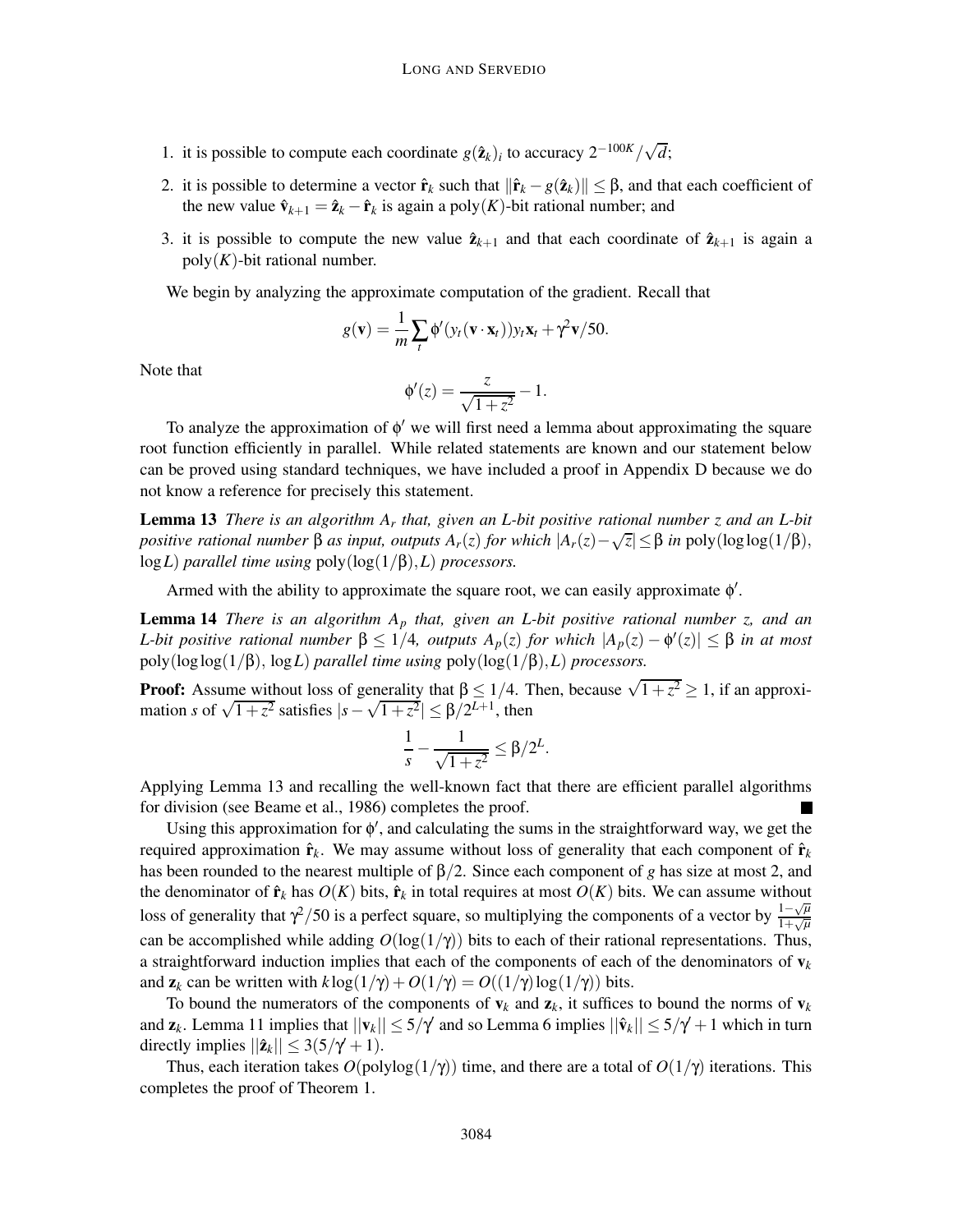## 3. Lower Bound for Parallel Boosting in the Oracle Model

Boosting is a widely used method for learning large-margin halfspaces. In this section we consider the question of whether boosting algorithms can be efficiently parallelized. We work in the original PAC learning setting (Valiant, 1984; Kearns and Vazirani, 1994; Schapire, 1990) in which a weak learning algorithm is provided as an oracle that is called by the boosting algorithm, which must simulate a distribution over labeled examples for the weak learner. Our main result for this setting is that boosting is inherently sequential; being able to call the weak learner multiple times in parallel within a single boosting stage does not reduce the overall number of sequential boosting stages that are required. In fact we show this in a very strong sense, by proving that a boosting algorithm that runs *arbitrarily* many copies of the weak learner in parallel in each stage cannot save *even one* stage over a sequential booster that runs the weak learner just once in each stage. This lower bound is unconditional and information-theoretic.

Below we first define the parallel boosting framework and give some examples of parallel boosters. We then state and prove our lower bound on the number of stages required by parallel boosters. A consequence of our lower bound is that  $\Omega(\log(1/\epsilon)/\gamma^2)$  stages of parallel boosting are required in order to boost a γ-advantage weak learner to achieve classification accuracy  $1 - \varepsilon$  no matter how many copies of the weak learner are used in parallel in each stage.

#### 3.1 Parallel Boosting

Our definition of weak learning is standard in PAC learning, except that for our discussion it suffices to consider a single target function  $f: X \to \{-1, 1\}$  over a domain X.

Definition 15 *A* γ-advantage weak learner *L is an algorithm that is given access to a source of independent random labeled examples drawn from an (unknown and arbitrary) probability distribution <sup>P</sup> over labeled examples* {(*x*, *<sup>f</sup>*(*x*))}*x*∈*<sup>X</sup>* . *L must*<sup>2</sup> *return a weak hypothesis h* : *X* → {−1,1} *that satisfies*  $Pr_{(x, f(x)) \leftarrow P}[h(x) = f(x)] \ge 1/2 + \gamma$ . *Such an h is said to have* advantage  $\gamma$  *w.r.t.*  $\mathcal{P}$ .

We fix  $P$  to henceforth denote the initial distribution over labeled examples; that is,  $P$  is a distribution over  $\{(x, f(x))\}_{x \in X}$  where the marginal distribution  $\mathcal{P}_X$  may be an arbitrary distribution over *X*.

Intuitively, a boosting algorithm runs the weak learner repeatedly on a sequence of carefully chosen distributions  $P_1, P_2, \ldots$  to obtain weak hypotheses  $h_1, h_2, \ldots$ , and combines the weak hypotheses to obtain a final hypothesis *h* that has high accuracy under *P*. We first give a definition that captures the idea of a "sequential" (non-parallel) booster, and then extend the definition to parallel boosters.

## 3.1.1 SEQUENTIAL BOOSTERS

We give some intuition to motivate our definition. In a normal (sequential) boosting algorithm, the probability weight that the  $(t + 1)$ st distribution  $P_{t+1}$  puts on a labeled example  $(x, f(x))$  may depend on the values of all the previous weak hypotheses  $h_1(x), \ldots, h_t(x)$  and on the value of  $f(x)$ . No other dependence on *x* is allowed, since intuitively the only interface that the boosting algorithm should have with each data point is through its label and the values of the weak hypotheses. We

<sup>2.</sup> The usual definition of a weak learner would allow *L* to fail with probability δ. This probability can be made exponentially small by running *L* multiple times so for simplicity we assume there is no failure probability.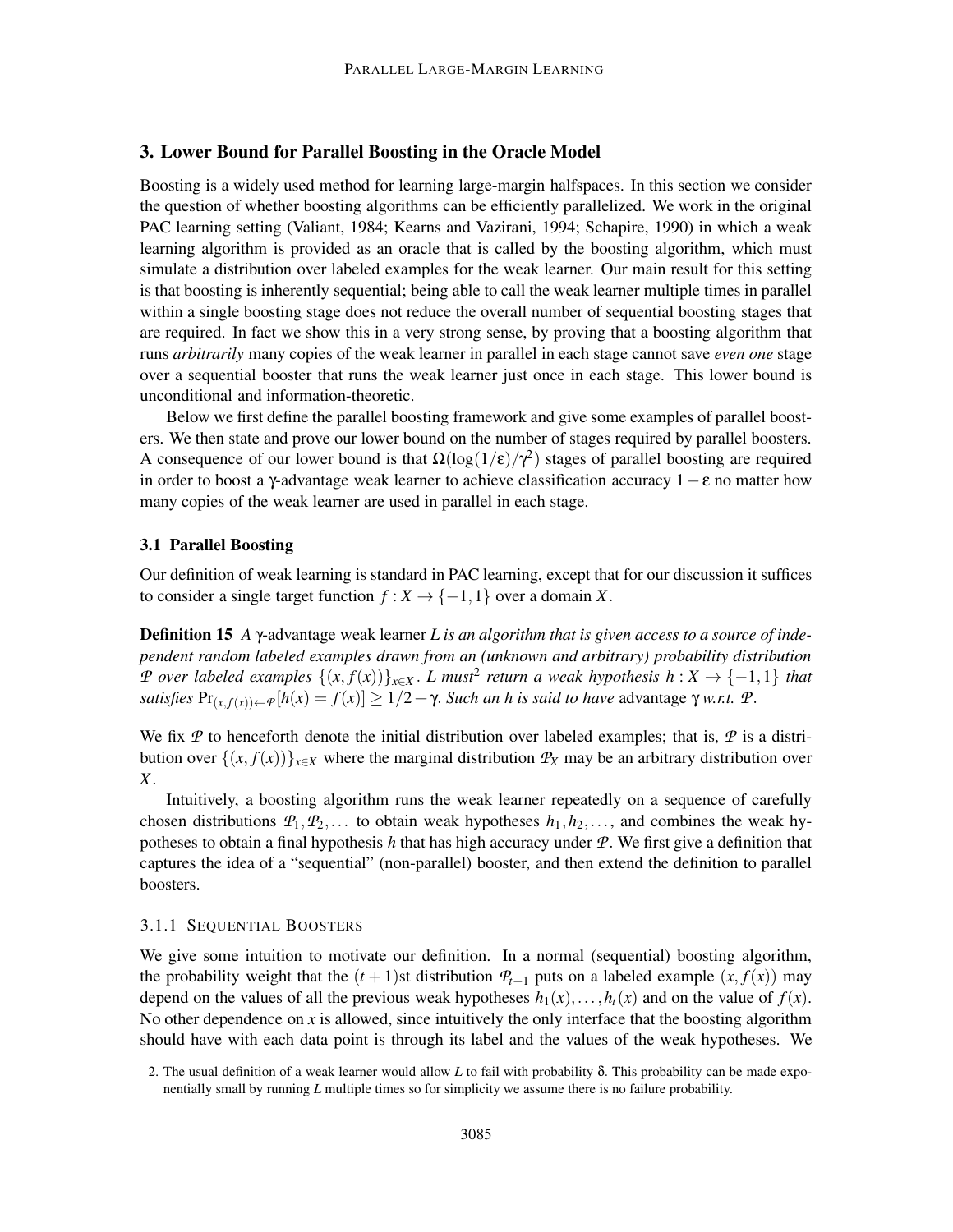further observe that since the distribution  $P$  is the only source of labeled examples, a booster should construct the distribution  $P_{t+1}$  by somehow "filtering" examples drawn from P based on the values  $h_1(x), \ldots, h_t(x), f(x)$ . We thus define a sequential booster as follows:

Definition 16 (Sequential booster) *A T*-stage sequential boosting algorithm *is defined by a sequence*  $\alpha_1, \ldots, \alpha_T$  *of functions*  $\alpha_t : \{-1,1\}^t \to [0,1]$  *and a (randomized) Boolean function h* :  $\{-1,1\}^T \rightarrow \{-1,1\}$ . In the t-th stage of boosting, the distribution  $P_t$  over labeled examples that is *given to the weak learner by the booster is obtained from P by doing rejection sampling according to* α*<sup>t</sup>* . *More precisely, a draw from P<sup>t</sup> is made as follows: draw* (*x*, *f*(*x*)) *from P and compute the value*  $p_x := \alpha_t(h_1(x), \ldots, h_{t-1}(x), f(x))$ . With probability  $p_x$  *accept*  $(x, f(x))$  *as the output of the draw from*  $P_t$ , and with the remaining  $1 - p_x$  *probability reject this*  $(x, f(x))$  *and try again. In stage t the booster gives the weak learner access to P<sup>t</sup> as defined above, and the weak learner generates a hypothesis h<sup>t</sup> that has advantage at least* <sup>γ</sup> *w.r.t. P<sup>t</sup> . Together with h*1,...,*ht*−1*, this h<sup>t</sup> enables the booster to give the weak learner access to*  $P_{t+1}$  *in the next stage.* 

*After T stages, weak hypotheses h*1,...,*h<sup>T</sup> have been obtained from the weak learner. The* final hypothesis *of the booster is*  $H(x) := h(h_1(x), \ldots, h_T(x))$ *, and its accuracy is* 

$$
\min_{h_1,\ldots,h_T} \Pr_{(x,f(x))\leftarrow \mathcal{P}}[H(x) = f(x)],
$$

*where the min is taken over all sequences*  $h_1, \ldots, h_T$  *of* T weak hypotheses subject to the condition *that each h<sup>t</sup> has advantage at least* <sup>γ</sup> *w.r.t. P<sup>t</sup> .*

Many PAC-model boosting algorithms in the literature are covered by Definition 16, such as the original boosting algorithm of Schapire (1990), Boost-by-Majority (Freund, 1995), MadaBoost (Domingo and Watanabe, 2000), BrownBoost (Freund, 2001), SmoothBoost (Servedio, 2003), FilterBoost (Bradley and Schapire, 2007) and others. All these boosters use  $\Omega(\log(1/\epsilon)/\gamma^2)$  stages of boosting to achieve  $1 - \varepsilon$  accuracy, and indeed Freund (1995) has shown that any sequential booster must run for  $\Omega(\log(1/\epsilon)/\gamma^2)$  stages. More precisely, Freund (1995) modeled the phenomenon of boosting using the majority function to combine weak hypotheses as an interactive game between a "weightor" and a "chooser" (see Freund, 1995, Section 2). He gave a strategy for the weightor, which corresponds to a boosting algorithm, and showed that after *T* stages of boosting this boosting algorithm generates a final hypothesis that is guaranteed to have error at most  $\mathrm{vote}(\gamma,T) \stackrel{\text{def}}{=} \sum_{j=0}^{\lfloor T/2 \rfloor} \binom{T}{j}$  $\int_{i}^{T}$ )  $\left(\frac{1}{2} + \gamma\right)^{j} \left(\frac{1}{2} - \gamma\right)^{T-j}$  (see Freund, 1995, Theorem 2.1). Freund also gives a matching lower bound by showing (see his Theorem 2.4) that any *T*-stage sequential booster must have error at least as large as vote( $\gamma$ , *T*), and so consequently any sequential booster that generates a  $(1 - \varepsilon)$ -accurate final hypothesis must run for  $\Omega(\log(1/\varepsilon)/\gamma^2)$  stages. Our Theorem 18 below extends this lower bound to parallel boosters.

#### 3.1.2 PARALLEL BOOSTING

Parallel boosting is a natural generalization of sequential boosting. In stage *t* of a parallel booster the boosting algorithm may simultaneously run the weak learner many times in parallel using different probability distributions. The distributions that are used in stage *t* may depend on any of the weak hypotheses from earlier stages, but may not depend on any of the weak hypotheses generated by any of the calls to the weak learner in stage *t*.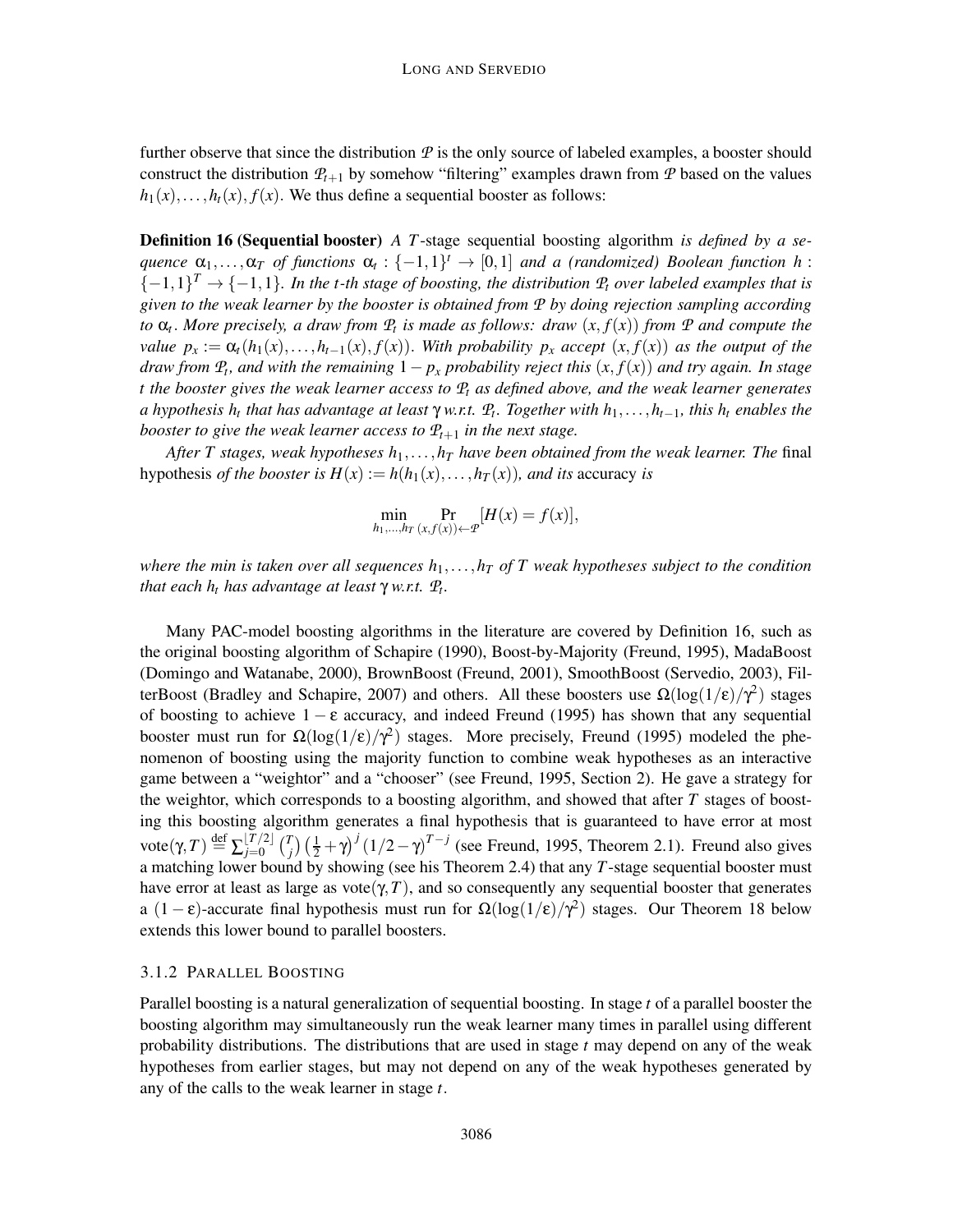Definition 17 (Parallel booster) *A T*-stage parallel boosting algorithm with *N*-fold parallelism *is defined by TN functions*  $\{\alpha_{t,k}\}_{t\in[T],k\in[N]}$  *and a (randomized) Boolean function h, where*  $\alpha_{t,k}$ :  $\{-1,1\}^{(t-1)N+1} \rightarrow [0,1]$  and  $h: \{-1,1\}^{TN} \rightarrow \{-1,1\}$ . In the t-th stage of boosting the weak learner *is run N times in parallel. For each*  $k \in [N]$ , the distribution  $P_{t,k}$  *over labeled examples that is given to the k-th run of the weak learner is as follows: a draw from*  $P_{t,k}$  *is made by drawing a labeled ex*ample  $(x, f(x))$  from P, computing the value  $p_x := \alpha_{t,k}(h_{1,1}(x), \ldots, h_{t-1,N}(x), f(x))$ , and accepting  $(x, f(x))$  *as the output of the draw from*  $P_{t,k}$  *with probability*  $p_x$  *(and rejecting it and trying again otherwise*). In stage t, for each  $k \in [N]$  the booster gives the weak learner access to  $\mathcal{P}_{t,k}$  as defined *above and the weak learner generates a hypothesis ht*,*<sup>k</sup> that has advantage at least* <sup>γ</sup> *w.r.t. P<sup>t</sup>*,*k. Together with the weak hypotheses*  $\{h_{s,j}\}_{s\in[t-1], j\in[N]}$  *obtained in earlier stages, these*  $h_{t,k}$ *'s enable the booster to give the weak learner access to each P<sup>t</sup>*+1,*<sup>k</sup> in the next stage.*

*After T stages, TN weak hypotheses*  $\{h_{t,k}\}_{t\in[T],k\in[N]}$  *have been obtained from the weak learner. The* final hypothesis *of the booster is*  $H(x) := h(h_{1,1}(x), \ldots, h_{T,N}(x))$ , *and its* accuracy *is* 

$$
\min_{h_{t,k}} \Pr_{(x,f(x))\leftarrow \mathcal{P}}[H(x) = f(x)],
$$

*where the min is taken over all sequences of TN weak hypotheses subject to the condition that each <sup>h</sup>t*,*<sup>k</sup> has advantage at least* <sup>γ</sup> *w.r.t. P<sup>t</sup>*,*k.*

The parameter *N* above corresponds to the number of processors that the parallel booster is using. Parallel boosting algorithms that call the weak learner different numbers of times at different stages fit into our definition simply by taking *N* to be the max number of parallel calls made at any stage. Several parallel boosting algorithms have been given in the literature; in particular, all boosters that construct branching program or decision tree hypotheses are of this type. The number of stages of these boosting algorithms corresponds to the depth of the branching program or decision tree that is constructed, and the number of nodes at each depth corresponds to the parallelism parameter. Branching program boosters (Mansour and McAllester, 2002; Kalai and Servedio, 2005; Long and Servedio, 2005, 2008) all make poly $(1/\gamma)$  many calls to the weak learner within each stage and all require  $\Omega(\log(1/\epsilon)/\gamma^2)$  stages, while the earlier decision tree booster (Kearns and Mansour, 1996) requires  $\Omega(\log(1/\epsilon)/\gamma^2)$  stages but makes  $2^{\Omega(\log(1/\epsilon)/\gamma^2)}$  parallel calls to the weak learner in some stages. Our results in the next subsection will imply that *any* parallel booster must run for  $\Omega(\log(1/\epsilon)/\gamma^2)$  stages no matter how many parallel calls to the weak learner are made in each stage.

#### 3.2 The Lower Bound and Its Proof

Our lower bound theorem for parallel boosting is the following:

Theorem 18 *Let B be any T -stage parallel boosting algorithm with N-fold parallelism. Then for any* 0 < γ < 1/2*, when B is used to boost a* γ*-advantage weak learner the resulting final hypothesis may have error as large as* vote(γ,*T*) *(see the discussion after Definition 17).*

We emphasize that Theorem 18 holds for any  $\gamma$  and any *N* that may depend on  $\gamma$  in an arbitrary way.

The theorem is proved as follows: fix any  $0 < \gamma < 1/2$  and fix *B* to be any *T*-stage parallel boosting algorithm. We will exhibit a target function *f* and a distribution *P* over  $\{(x, f(x))_{x \in X},$  and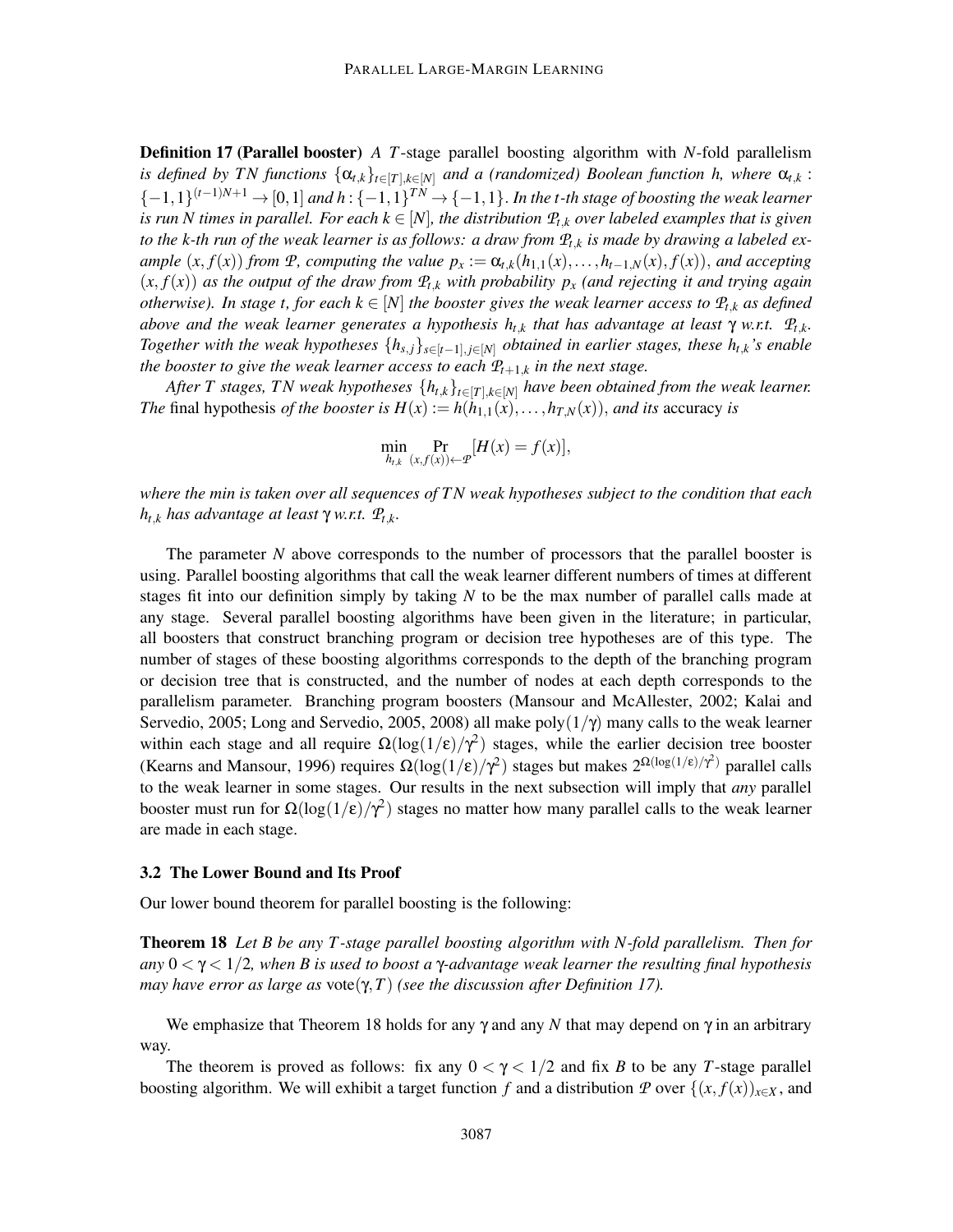describe a strategy that a weak learner *W* can use to generate weak hypotheses  $h_{t,k}$  that all have advantage at least γ with respect to the distributions  $P_t$ <sub>*k*</sub>. We show that with this weak learner *W*, the resulting final hypothesis *H* that *B* outputs will have accuracy at most  $1 - \text{vote}(\gamma, T)$ .

We begin by describing the desired *f* and *P*, both of which are fairly simple. The domain *X* of *f* is  $X = Z \times \Omega$ , where *Z* denotes the set  $\{-1,1\}$  and  $\Omega$  denotes the set of all infinite sequences  $\omega = (\omega_1, \omega_2, \dots)$  where each  $\omega_i$  belongs to  $\{-1, 1\}$ . The target function *f* is simply  $f(z, \omega) = z$ ; that is, *f* always simply outputs the first coordinate of its input vector. The distribution  $P = (P^X, P^Y)$ over labeled examples  $\{(x, f(x))\}_{x \in X}$  is defined as follows.<sup>3</sup> A draw from *P* is obtained by drawing  $x = (z, \omega)$  from  $\mathcal{P}^X$  and returning  $(x, f(x))$ . A draw of  $x = (z, \omega)$  from  $\mathcal{P}^X$  is obtained by first choosing a uniform random value in  $\{-1,1\}$  for *z*, and then choosing  $\omega_i \in \{-1,1\}$  to equal *z* with probability  $1/2 + \gamma$  independently for each *i*. Note that under *P*, given the label  $z = f(x)$  of a labeled example  $(x, f(x))$ , each coordinate  $\omega_i$  of *x* is correct in predicting the value of  $f(x, z)$  with probability  $1/2 + \gamma$  independently of all other  $\omega_i$ 's.

We next describe a way that a weak learner *W* can generate a γ-advantage weak hypothesis each time it is invoked by *B*. Fix any  $t \in [T]$  and any  $k \in [N]$ , and recall that  $\mathcal{P}_{t,k}$  is the distribution over labeled examples that is used for the *k*-th call to the weak learner in stage *t*. When *W* is invoked with  $P_{t,k}$  it replies as follows (recall that for  $x \in X$  we have  $x = (z, \omega)$  as described above):

- (i) If  $Pr_{(x,f(x)) \leftarrow P_{t,k}}[\omega_t = f(x)] \ge 1/2 + \gamma$  then the weak hypothesis  $h_{t,k}(x)$  is the function " $\omega_t$ "," the  $(t+1)$ -st coordinate of *x*. Otherwise,
- (ii) the weak hypothesis  $h_t$ <sub>*k*</sub>(*x*) is "*z*," the first coordinate of *x*. (Note that since  $f(x) = z$  for all *x*, this weak hypothesis has zero error.)

It is clear that each weak hypothesis *ht*,*<sup>k</sup>* generated as described above indeed has advantage at least <sup>γ</sup> w.r.t. *P<sup>t</sup>*,*k*, so the above is a legitimate strategy for *<sup>W</sup>*. It is also clear that if the weak learner ever uses option (ii) above at some invocation  $(t, k)$  then *B* may output a zero-error final hypothesis simply by taking  $H = h_{t,k} = f(x)$ . On the other hand, the following crucial lemma shows that if the weak learner never uses option (ii) for any  $(t, k)$  then the accuracy of *B* is upper bounded by vote( $γ, T$ ):

**Lemma 19** *If W never uses option (ii) then*  $Pr_{(x,f(x))\leftarrow P}[H(x) \neq f(x)] \geq \text{vote}(\gamma,T)$ *.* 

**Proof** If the weak learner never uses option (ii) then *H* depends only on variables

$$
\omega_1,\ldots,\omega_{\mathcal{T}}
$$

and hence is a (randomized) Boolean function over these variables. Recall that for  $(x = (z, \omega)$ ,  $f(x) = z$  drawn from *P*, each coordinate

$$
\omega_1,\ldots,\omega_{\mathcal{T}}
$$

independently equals *z* with probability  $1/2 + \gamma$ . Hence the optimal (randomized) Boolean function *H* over inputs  $\omega_1, \ldots, \omega_T$  that maximizes the accuracy  $Pr_{(x,f(x)) \leftarrow P}[H(x) = f(x)]$  is the (deterministic) function  $H(x) = \text{Maj}(\omega_1, \ldots, \omega_T)$  that outputs the majority vote of its input bits. (This can be

<sup>3.</sup> Note that  $P^X$  and  $P^Y$  are not independent; indeed, in a draw  $(x, y = f(x))$  from  $(P^X, P^Y)$  the outcome of *x* completely determines *y*.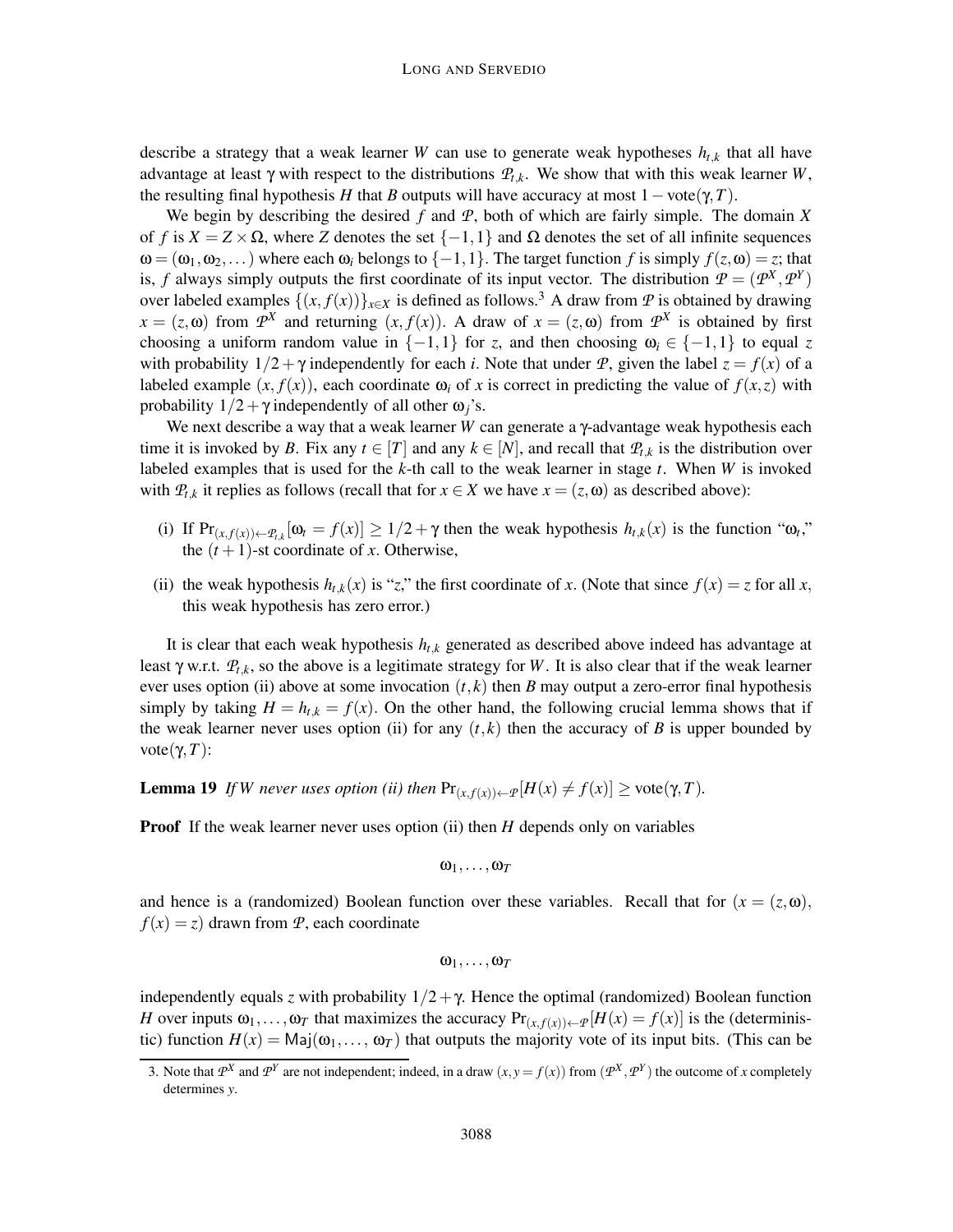easily verified using Bayes' rule in the usual "Naive Bayes" calculation.) The error rate of this *H* is precisely the probability that at most  $|T/2|$  "heads" are obtained in *T* independent  $(1/2+\gamma)$ -biased coin tosses, which equals vote(γ, *T*). m

Thus to prove Theorem 18 it suffices to prove the following lemma, which we prove by induction on *t*:

**Lemma 20** *W never uses option (ii) (that is,*  $Pr_{(x,f(x))\leftarrow P_{t,k}}[\omega_t = f(x)] \geq 1/2 + \gamma$  always).

**Proof** *Base case (t* = 1). For any  $k \in [N]$ , since  $t = 1$  there are no weak hypotheses from previous stages, so the value of the rejection sampling parameter  $p_x$  is determined by the bit  $f(x) = z$  (see Definition 17). Hence  $P_{1,k}$  is a convex combination of two distributions which we call  $\mathcal{D}_1$  and *D*−1. For *b* ∈ {−1,1}, a draw of  $(x = (z, \omega); f(x) = z)$  from  $\mathcal{D}_b$  is obtained by setting  $z = b$  and independently setting each coordinate  $\omega_i$  equal to *z* with probability  $1/2 + \gamma$ . Thus in the convex combination  $\mathcal{P}_{1,k}$  of  $\mathcal{D}_1$  and  $\mathcal{D}_{-1}$ , we also have that  $\omega_1$  equals *z* (that is,  $f(x)$ ) with probability  $1/2 + \gamma$ . So the base case is done.

*Inductive step (t > 1).* Thanks to the conditional independence of different coordinates  $\omega_i$  given the value of  $\zeta$  in a draw from  $\mathcal{P}$ , the proof is quite similar to the base case.

Fix any  $k \in [N]$ . The inductive hypothesis and the weak learner's strategy together imply that for each labeled example  $(x = (z, \omega), f(x) = z)$ , since  $h_{s,\ell}(x) = \omega_s$  for  $s < t$ , the rejection sampling parameter  $p_x = \alpha_{t,k}(h_{1,1}(x),\ldots,h_{t-1,N}(x),f(x))$  is determined by  $\omega_1,\ldots,\omega_{t-1}$  and *z* and does not depend on  $\omega_t$ ,  $\omega_{t+1}$ ,.... Consequently the distribution  $P_{t,k}$  over labeled examples is some convex combination of  $2^t$  distributions which we denote  $\mathcal{D}_{\overline{b}}$ , where  $\overline{b}$  ranges over  $\{-1,1\}^t$  corresponding to conditioning on all possible values for  $\omega_1, \ldots, \omega_{t-1}, z$ . For each  $\overline{b} = (b_1, \ldots, b_t) \in \{-1, 1\}^t$ , a draw of  $(x = (z, \omega); f(x) = z)$  from  $\mathcal{D}_b$  is obtained by setting  $z = b_t$ , setting  $(\omega_1, \ldots, \omega_{t-1}) = (b_1, \ldots, b_{t-1}),$ and independently setting each other coordinate  $\omega_j$  ( $j \ge t$ ) equal to *z* with probability  $1/2 + \gamma$ . In particular, because  $\omega_t$  is conditionally independent of  $\omega_1, ..., \omega_{t-1}$  given *z*, Pr( $\omega_t = z | \omega_1 = b_1, ..., \omega_{t-1} =$  $b_{t-1}$ ) = Pr( $\omega_t = z$ ) = 1/2 +  $\gamma$ . Thus in the convex combination  $P_{t,k}$  of the different  $\mathcal{D}_b$ 's, we also have that  $\omega_t$  equals *z* (that is,  $f(x)$ ) with probability  $1/2 + \gamma$ . This concludes the proof of the lemma and the proof of Theorem 18.

## 4. Conclusion

There are many natural directions for future work on understanding the parallel complexity of learning large-margin halfspaces. One natural goal, of course, is to give an algorithm that provides an affirmative answer to the main question. But it is not clear to us that such an algorithm must actually exist, and so another intriguing direction is to prove negative results giving evidence that parallel learning of large-margin halfspaces is computationally hard.

As one example of a possible negative result, perhaps it is the case that (assuming  $P \neq NC$ ) there is no poly(*n*)-processor, polylog(*n*)-time algorithm with the following performance guarantee: given a sample of poly(*n*) many *n*-dimensional labeled examples that are consistent with some  $1/poly(n)$ -margin halfspace, the algorithm outputs a consistent halfspace hypothesis. A stronger result would be that no such algorithm can even output a halfspace hypothesis which is consistent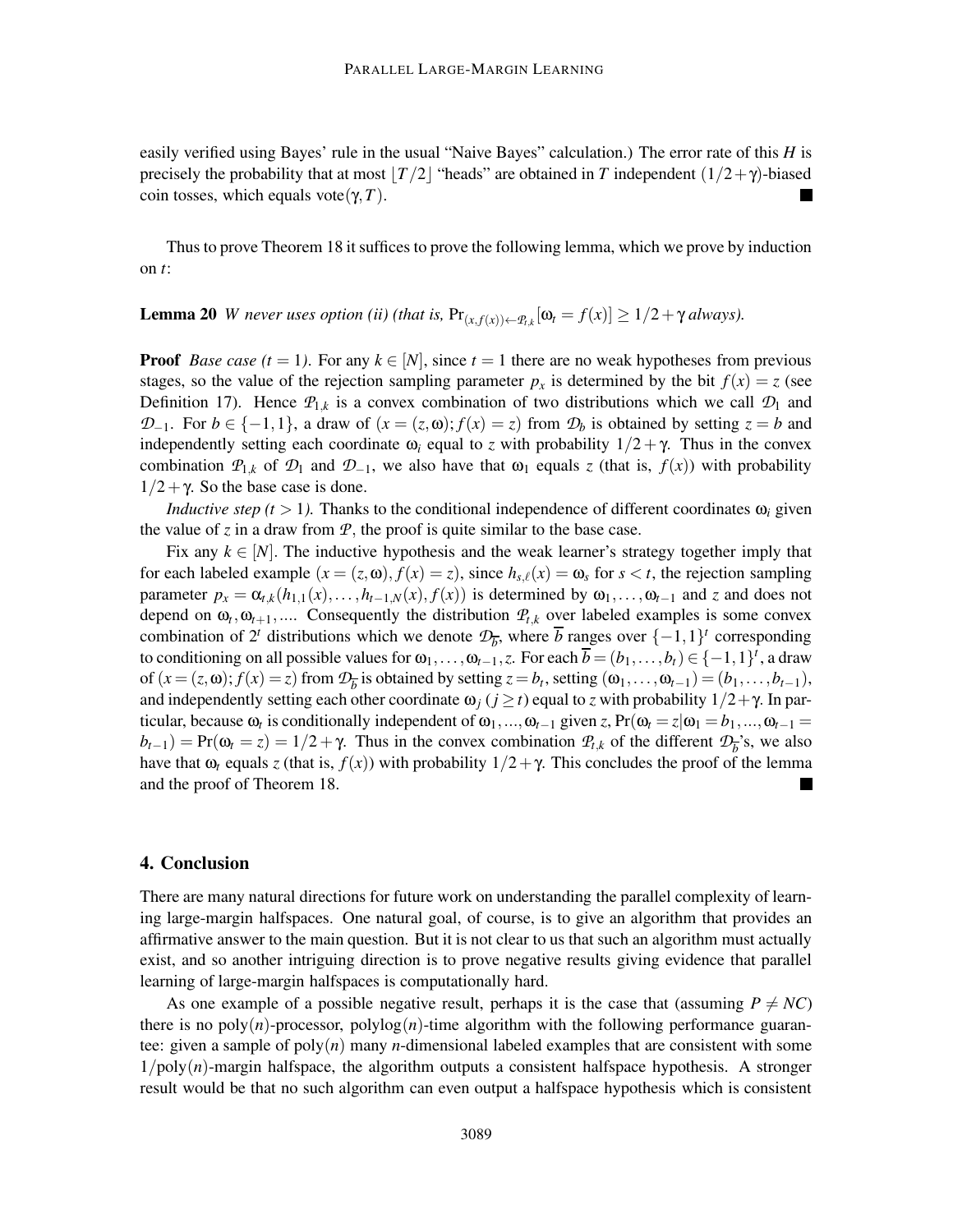with 99% (or 51%) of the labeled examples. Because of the requirement of a halfspace representation for the hypothesis such results would not directly contradict the main question, but they are contrary to it in spirit. We view the possibility of establishing such negative results as an interesting direction worthy of future study.

#### Acknowledgments

We thank Sasha Rakhlin for telling us about the paper of Soheili and Peña (2012), and anonymous reviewers for helpful comments.

## Appendix A. Proof of Lemma 2

First, let us establish that we can "boost the confidence" efficiently. Suppose we have an algorithm that achieves accuracy  $1 - \varepsilon$  in parallel time  $T''$  with probability  $c_{\delta}$ . Then we can run  $O(\log(1/\delta))$ copies of this algorithm in parallel, then test each of their hypotheses in parallel using  $O(\log(1/\delta)/\epsilon)$ examples. The tests of individual examples can be done in parallel, and we can compute each empirical error rate in  $O(\log(1/\epsilon) + \log \log(1/\delta))$  time. Then we can output the hypothesis with the best accuracy on this additional test data. Finding the best hypothesis takes at most  $O(\log \log(1/\delta))$ parallel time (with polynomially many processors). The total parallel time taken is then  $O(T'' +$  $log(1/\epsilon) + loglog(1/\delta)).$ 

So now, we have as a subproblem the problem of achieving accuracy  $1-\epsilon$  with constant probability, say  $1/2$ .

The theorem statement assumes that we have as a subroutine an algorithm *A* that achieves constant accuracy with constant probability in time  $\mathcal T$ . Using the above reduction, we can use A to get an algorithm *A'* that achieves constant accuracy with probability  $1 - c/\log(1/\epsilon)$  (for a constant *c*) in  $T' = O(T + \log \log \log(1/\epsilon))$  time. We will use such an algorithm *A'*. (Note that the time taken by *A* ′ is an upper bound on the number of examples needed by *A* ′ .)

Algorithm *B* runs a parallel version of a slight variant of the "boosting-by-filtering" algorithm due to Freund (1995), using *A* ′ as a weak learner. Algorithm *B* uses parameters α and *T*:

- For rounds  $t = 0, ..., T 1$ 
	- $-$  draw  $m = \frac{2T\alpha}{\epsilon} \max\left\{T', 4\ln\frac{32T^2\alpha}{\epsilon}\right\}$  $\left\{ \frac{l^2 \alpha}{\epsilon} \right\}$  examples, call them  $S_t = \{(x_{t,1}, y_{t,1}), ..., (x_{t,m}, y_{t,m})\}.$
	- $-$  for each  $i = 1, ..., m$ ,
		- ∗ let *rt*,*<sup>i</sup>* be the the number of previous base classifiers *h*0,...,*ht*−<sup>1</sup> that are correct on  $(x_{t,i}, y_{t,i})$ , and

$$
* w_{t,i} = \left(\frac{T-t-1}{\frac{T}{2}}\right)\left(\frac{1}{2}+\alpha\right)\left(\frac{T}{2}\right)^{-r_{t,i}}\left(\frac{1}{2}-\alpha\right)^{\left\lceil\frac{T}{2}\right\rceil-t-1+r_{t,i}},
$$

- $-$  let  $w_{t, \max} = \max_{r} \left( \frac{T t 1}{|T| r} \right)$  $\left[\frac{T}{2}-r\right]\left(\frac{1}{2}+\alpha\right)\left[\frac{T}{2}\right]-r\left(\frac{1}{2}-\alpha\right)\left[\frac{T}{2}\right]-r-1+r$  be the largest possible value that any  $w_{t,i}$  could take,
- $\blacksquare$  apply the rejection method as follows: for each *i* ∈ *S*<sup>*t*</sup>,
	- $\ast$  choose  $u_t$ , uniformly from [0, 1],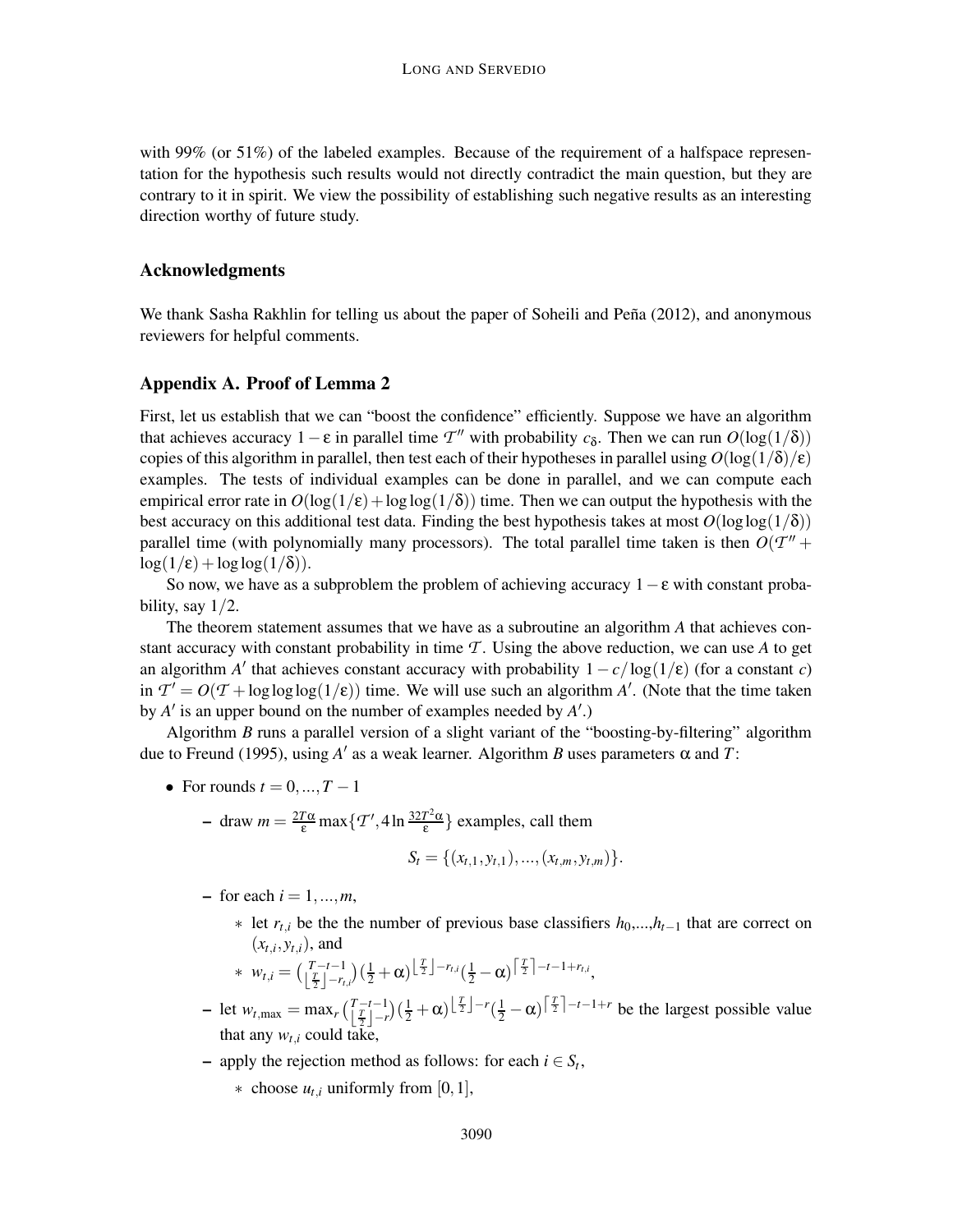∗ if *ut*,*<sup>i</sup>* ≤ *wt*,*<sup>i</sup>*  $\frac{w_{t,i}}{w_{t,\max}}$ , set  $a_{t,i} = 1$ 

 $-$  if there is a *j* such that  $j > \frac{T\alpha w_{t, \max}}{\varepsilon} \max \left\{ \sum_{i}^{j}$  $\int_{i=1}^{j} a_{t,i}$ , 4 ln  $\frac{16T^2 \alpha w_{t,\text{max}}}{\epsilon(1-\epsilon)}$ ε(1−ε) o

- ∗ output a hypothesis *h<sup>t</sup>* that predicts randomly,
- $*$  otherwise, pass the examples in  $S_t$  to Algorithm  $A'$ , which returns  $h_t$ .
- Output the classifier obtained by taking a majority vote over  $h_0, ..., h_{T-1}$ .

The only difference between algorithm *B*, as described above, and the way the algorithm is described by Freund (1995) is that, in the above description, a batch of examples is chosen at the beginning of the round. The number of examples is set using Freund's upper bound on the number of examples that can be chosen in a given round (see the displayed equation of the boost-by-majority paper (Freund, 1995) immediately before (18)). In Freund's description of this algorithm, once the condition which causes the algorithm to output a random hypothesis is reached, the algorithm stops sampling, but, for a parallel version, it is convenient to sample all of the examples for a round in parallel.

Freund (1995) proves that, if  $\alpha$  is a constant depending only on the accuracy of the hypotheses output by *A*<sup> $\prime$ </sup>, then  $T = O(\log(1/\epsilon))$  suffices for algorithm *B* to output a hypothesis with accuracy 1− ε with probability 1/2. So the parallel time taken is *O*(log(1/ε)) times the time taken in each iteration.

Let us now consider the time taken in each iteration. The weights for the various examples can be computed in parallel. The value of  $w_{t,i}$  is a product of  $O(T)$  quantities, each of which can be expressed using *T* bits, and can therefore be computed in  $O(poly(log T)) = O(poly(log log(1/\epsilon)))$ parallel time, as can  $w_{t, \text{max}}$ . The rejection step also may be done in  $O(poly(\log \log(1/\epsilon)))$  time in parallel for each example. To check whether there is a *j* such that

$$
j > \frac{T\alpha w_{t,\max}}{\varepsilon} \max \left\{ \sum_{i=1}^j a_{t,i}, 4 \ln \frac{16T^2 \alpha w_{t,\max}}{\varepsilon (1-\varepsilon)} \right\},\,
$$

Algorithm B can compute the prefix sums  $\sum_{i=1}^{j}$  $\int_{i=1}^{J} a_{t,i}$ , and then test them in parallel. The prefix sums can be computed in  $log(T)$  parallel rounds (each on  $log(T)$ -bit numbers), using the standard technique of placing the values of  $a_{t,i}$  on the leaves of a binary tree, and working up from the leaves to the root, computing the sums of subtrees, then making a pass down the tree, passing each node's sum to its right child, and using these to compute prefix sums in the obvious way.

### Appendix B. Proof of Lemma 5

Algorithm  $A_{\text{Nes}}$  is a special case of the algorithm of (2.2.11) on page 81 of the book by Nesterov (2004), obtained by setting  $y_0 \leftarrow \mathbf{0}$  and  $x_0 \leftarrow \mathbf{0}$ . The bound of Lemma 5 is a consequence of Theorem 2.2.3 on page 80 of Nesterov's book. This Theorem applies to all functions *f* that are *µ*-strongly convex, and continuously differentiable with a gradient that is *L*-Lipschitz (see pages 71, 63 and 20). Lemmas 3 and 4 of this paper imply that Theorem 2.2.3 of Nesterov's book applies to Ψ.

Plugging directly into Theorem 2.2.3 (in the special case of (2.2.11))

$$
\Psi(\mathbf{v}_k) - \Psi(\mathbf{w}) \le \frac{4L}{(2\sqrt{L} + k\sqrt{\mu})^2} (\Psi(\mathbf{0}) - \Psi(\mathbf{w}) + \mu ||\mathbf{w}||^2)
$$

which implies the Lemma 5, since  $\Psi(0) < 1$  and  $\Psi(w) > 0$ .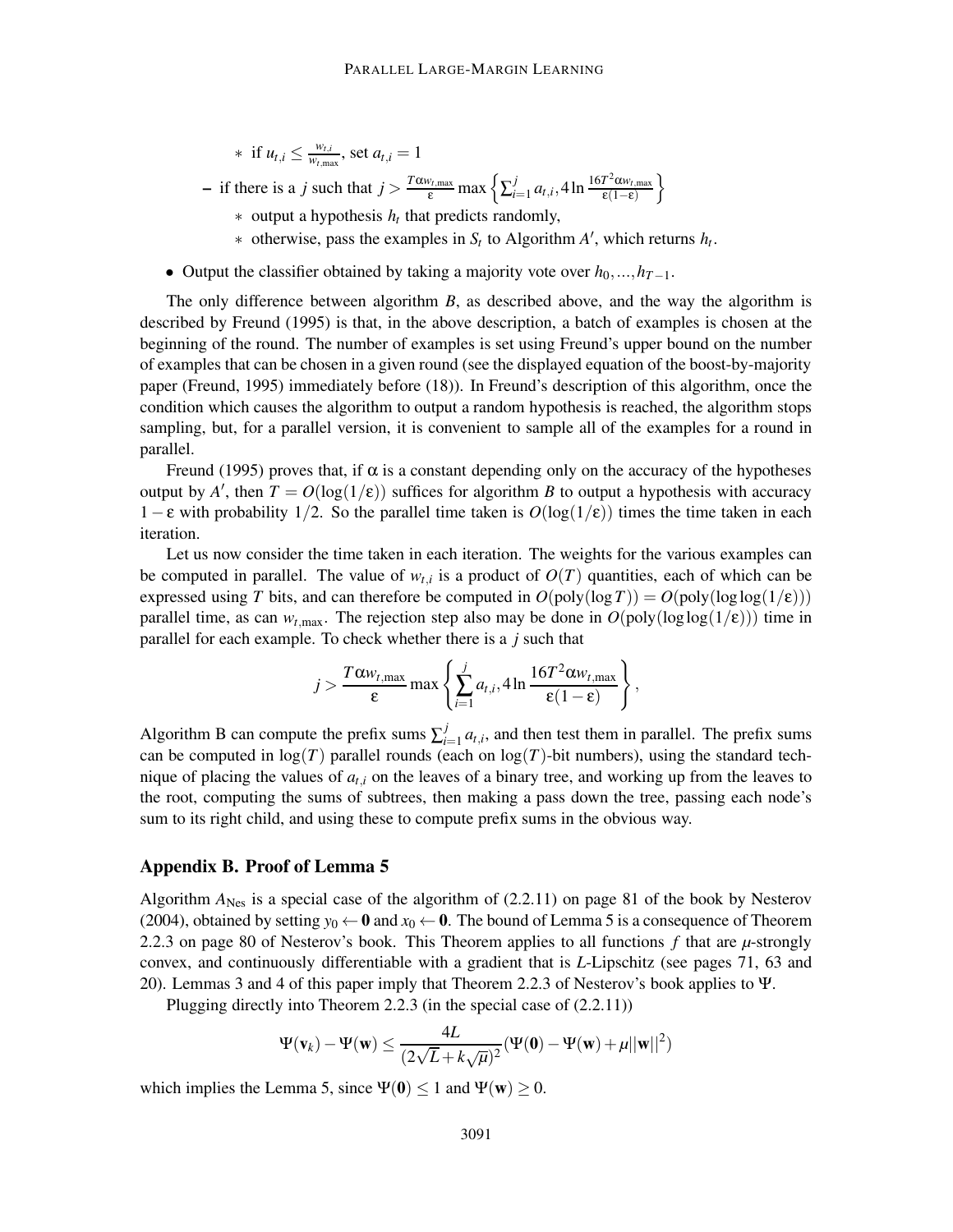## Appendix C. Proof of Lemma 7

First, we prove

$$
\Pr_{A}[\Pr_{\mathbf{x}' \sim \mathcal{D}'}[||\mathbf{x}'|| > 2] > \gamma^4/2] < 1/200.
$$
 (2)

Recall that we sample  $\mathbf{x}'$  from *D'* by first sampling **x** from a distribution *D* over  $B_n$  (so that  $||\mathbf{x}|| = 1$ ), and then setting  $\mathbf{x}' = (1/\sqrt{d})\mathbf{x}A$ , so that (2) is equivalent to

$$
\Pr_{A}[\Pr_{\mathbf{x}\sim\mathcal{D}}\left[||\mathbf{x}A|| > 2\sqrt{d}\right] > \gamma^4/2] < 1/200.
$$

Corollary 1 of the paper of Arriaga and Vempala (2006) directly implies that, for any  $x$  in  $B_n$ , we have

$$
\Pr_A[||\mathbf{x}A|| \geq 2\sqrt{d}] \leq 2e^{-\frac{d}{32}},
$$

so

$$
\mathbf{E}_{\mathbf{x}\in D}[\Pr_A[||\mathbf{x}A|| \geq 2\sqrt{d}]] \leq 2e^{-\frac{d}{32}},
$$

which implies

$$
\mathbf{E}_A[\Pr_{\mathbf{x}\in D}[||\mathbf{x}A||\geq 2\sqrt{d}]]\leq 2e^{-\frac{d}{32}}.
$$

Applying Markov's inequality,

$$
\Pr_{A}[\Pr_{\mathbf{x}\in D}[||\mathbf{x}A|| \ge 2\sqrt{d}] > 400e^{-\frac{d}{32}}] \le 1/200.
$$

Setting  $d = O(\log(1/\gamma))$  then suffices to establish (2).

Now, we want to show that  $d = O((1/\gamma^2) \log(1/\gamma))$  suffices to ensure that

$$
\Pr_{A}\left[\Pr_{\mathbf{x}'\sim\mathcal{D}'}\left[\left|\frac{\mathbf{w}'}{\|\mathbf{w}'\|}\cdot\mathbf{x}'\right|<\gamma/2\right] > \gamma^4/2\right] \le 1/200.
$$

As above, Corollary 1 of the paper by Arriaga and Vempala (2006) directly implies that there is an absolute constant  $c_1 > 0$  such that

$$
\Pr_{A}[||\mathbf{w}'|| = ||(1/\sqrt{d})\mathbf{w}A|| > 3/2] \leq 2e^{-c_1d}.
$$

Furthermore, for any  $x \in B_n$ , Corollary 2 of the paper by Arriaga and Vempala (2006) directly implies that there is an absolute constant  $c_2 > 0$  such that

$$
\Pr_{A}[\mathbf{w}'\cdot\mathbf{x}'\leq 3\gamma/4]\leq 4e^{-c_2\gamma^2d}.
$$

Thus,

$$
\Pr_{A}\left[\frac{\mathbf{w}'}{||\mathbf{w}'||}\cdot\mathbf{x}'\leq\gamma/2\right]\leq 2e^{-c_1d}+4e^{-c_2\gamma^2d}.
$$

Arguing as above, we have

$$
\mathbf{E}_{\mathbf{x}\in D}\left[\Pr_{A}\left[\frac{\mathbf{w}'}{||\mathbf{w}'||}\cdot\mathbf{x}'\leq\gamma/2\right]\right]\leq 2e^{-c_1d}+4e^{-c_2\gamma^2d},
$$
\n
$$
\mathbf{E}_{A}\left[\Pr_{\mathbf{x}\in D}\left[\frac{\mathbf{w}'}{||\mathbf{w}'||}\cdot\mathbf{x}'\leq\gamma/2\right]\right]\leq 2e^{-c_1d}+4e^{-c_2\gamma^2d},
$$
\n
$$
\Pr_{A}\left[\Pr_{\mathbf{x}\in D}\left[\frac{\mathbf{w}'}{||\mathbf{w}'||}\cdot\mathbf{x}'\leq\gamma/2\right]>200(2e^{-c_1d}+4e^{-c_2\gamma^2d})\right]\leq 1/200,
$$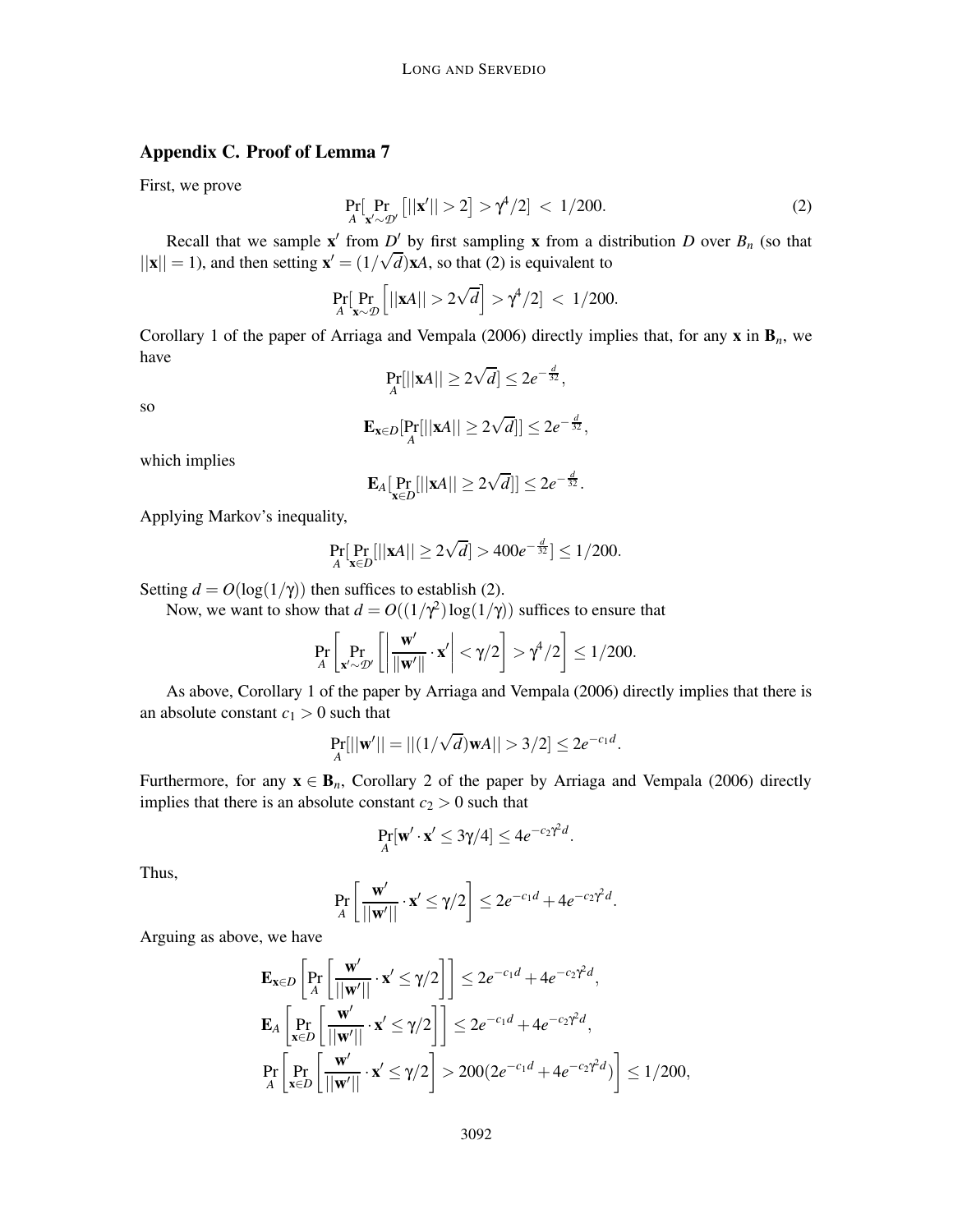from which  $d = O((1/\gamma^2) \log(1/\gamma))$  suffices to get

$$
\Pr_{A}\left[\Pr_{\mathbf{x}\in D}\left[\frac{\mathbf{w}'}{||\mathbf{w}'||}\cdot \mathbf{x}'\leq \gamma/2\right] > \gamma^4/2\right] \leq 1/200,
$$

completing the proof.

#### Appendix D. Proof of Lemma 13

First,  $A_r$  finds a rough guess  $u_1$  such that

$$
\sqrt{z}/2 \le u_1 \le \sqrt{z}.\tag{3}
$$

This can be done by checking in parallel, for each of  $\theta \in \{1/2^L, 1/2^{L-1}, ..., 1/2, 1, 2, ..., 2^L\}$ , whether  $\sqrt{z} \geq \theta$ , and outputting the largest such θ. This first step takes  $O(log L)$  time using  $O(L)$  processors. Then, using  $u_1$  as the initial solution,  $A_r$  runs Newton's method to find a root of the function  $f$ defined by  $f(u) = u^2 - z$ , repeatedly

$$
u_{k+1} = \frac{1}{2} \left( u_k + \frac{z}{u_k} \right). \tag{4}
$$

As we will see below, this is done for  $k = 1, ..., O(\log L + \log \log(1/\beta))$ . Using the fact that the initial value  $u_1$  is an *L*-bit rational number, a straightforward analysis using (4) shows that for all  $k \leq O(\log L + \log \log(1/\beta))$  the number  $u_k$  is a rational number with poly $(L, \log(1/\beta))$  bits (if  $b_k$ ) is the number of bits required to represent  $u_k$ , then  $b_{k+1} \leq 2b_k + O(L)$ ). Standard results on the parallel complexity of integer multiplication thus imply that for  $k \le O(\log L + \log \log(1/\beta))$  the exact value of  $u_k$  can be computed in the parallel time and processor bounds claimed by the Lemma. To prove the Lemma, then, it suffices to show that taking  $k = O(\log L + \log \log(1/\beta))$  gives the desired accuracy; we do this next.

The Newton iterates defined by (4) satisfy

$$
\frac{u_{k+1} - \sqrt{z}}{u_{k+1} + \sqrt{z}} = \left(\frac{u_k - \sqrt{z}}{u_k + \sqrt{z}}\right)^2
$$

(see Weisstein, 2011), which, using induction, gives

$$
\frac{u_{k+1}-\sqrt{z}}{u_{k+1}+\sqrt{z}}=\left(\frac{u_1-\sqrt{z}}{u_1+\sqrt{z}}\right)^{2^k}.
$$

Solving for  $u_{k+1}$  yields

$$
u_{k+1} = \sqrt{z} \left( \frac{1 + \left(\frac{u_1 - \sqrt{z}}{u_1 + \sqrt{z}}\right)^{2^k}}{1 - \left(\frac{u_1 - \sqrt{z}}{u_1 + \sqrt{z}}\right)^{2^k}} \right) = \sqrt{z} \left( 1 + \frac{2\left(\frac{u_1 - \sqrt{z}}{u_1 + \sqrt{z}}\right)^{2^k}}{1 - \left(\frac{u_1 - \sqrt{z}}{u_1 + \sqrt{z}}\right)^{2^k}} \right).
$$

Thus,

$$
u_{k+1} - \sqrt{z} = \frac{2\sqrt{z} \left(\frac{u_1 - \sqrt{z}}{u_1 + \sqrt{z}}\right)^{2k}}{1 - \left(\frac{u_1 - \sqrt{z}}{u_1 + \sqrt{z}}\right)^{2k}}
$$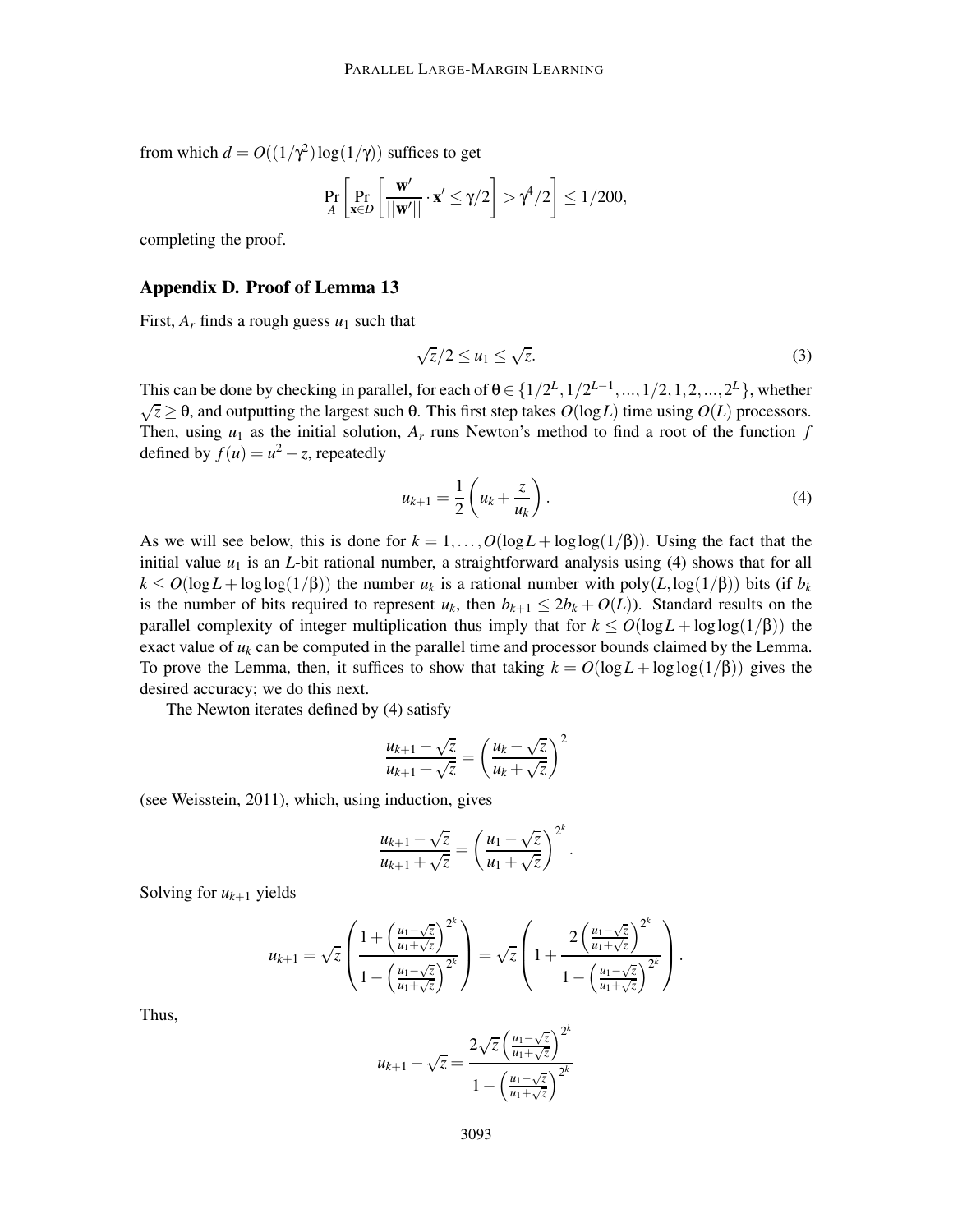and, therefore, to get  $|u_{k+1} - \sqrt{z}| \leq \beta$ , we only need

$$
\left(\frac{u_1-\sqrt{z}}{u_1+\sqrt{z}}\right)^{2^k} \leq \min\left\{\frac{\beta}{4\sqrt{z}},1/2\right\}.
$$

Applying (3),

$$
(1/4)^{2^k} \le \min\left\{\frac{\beta}{4\sqrt{z}}, 1/2\right\}
$$

also suffices, and, solving for *k*, this means that

$$
O(\log \log z + \log \log(1/\beta)) = O(\log L + \log \log(1/\beta))
$$

iterations are enough.

## References

- N. Alon and N. Megiddo. Parallel linear programming in fixed dimension almost surely in constant time. *J. ACM*, 41(2):422–434, 1994.
- R. I. Arriaga and Santosh Vempala. An algorithmic theory of learning: Robust concepts and random projection. *Machine Learning*, 63(2):161–182, 2006.
- P. Beame, S.A. Cook, and H.J. Hoover. Log depth circuits for division and related problems. *SIAM J. on Computing*, 15(4):994–1003, 1986.
- H. Block. The Perceptron: A model for brain functioning. *Reviews of Modern Physics*, 34:123–135, 1962.
- A. Blum. Random Projection, Margins, Kernels, and Feature-Selection. In *Subspace, Latent Structure and Feature Selection*, pages 52–68, 2006.
- A. Blumer, A. Ehrenfeucht, D. Haussler, and M. Warmuth. Learnability and the Vapnik-Chervonenkis dimension. *Journal of the ACM*, 36(4):929–965, 1989.
- J. Bradley, A. Kyrola, D. Bickson, and C. Guestrin. Parallel coordinate descent for l1-regularized loss minimization. In *Proc. 28th ICML*, pages 321–328, 2011.
- J. K. Bradley and R. E. Schapire. Filterboost: Regression and classification on large datasets. In *Proc. 21st NIPS*, 2007.
- N. Bshouty, S. Goldman, and H.D. Mathias. Noise-tolerant parallel learning of geometric concepts. *Inf. and Comput.*, 147(1):89–110, 1998. ISSN 0890-5401. doi: DOI: 10.1006/inco.1998.2737.
- M. Collins, R. E. Schapire, and Y. Singer. Logistic regression, adaboost and bregman distances. *Machine Learning*, 48(1-3):253–285, 2002.
- A. d'Aspremont. Smooth optimization with approximate gradient. *SIAM Journal on Optimization*, 19 (3): 1171–1183, 2008.

П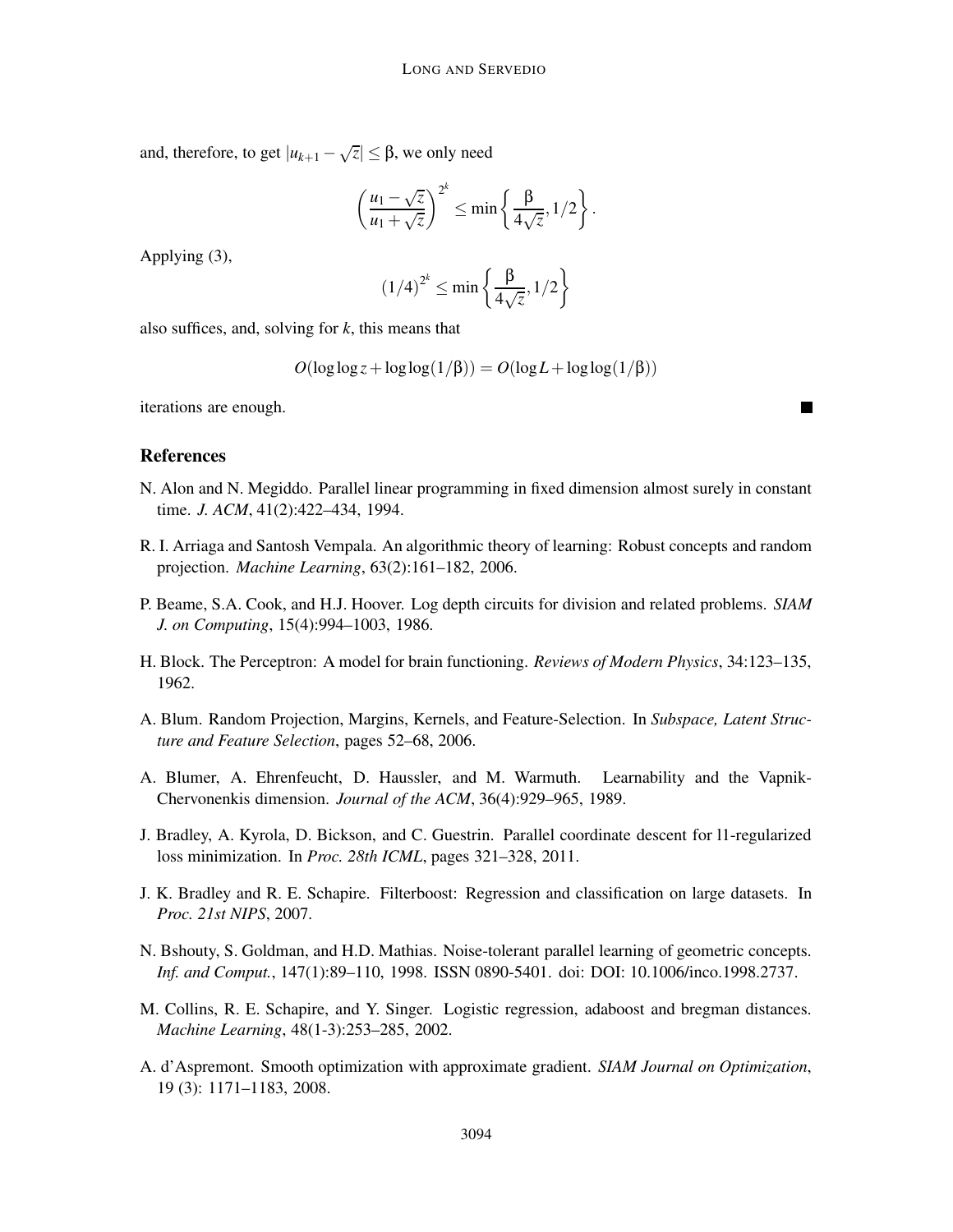- O. Dekel, R. Gilad-Bachrach, O. Shamir, and L. Xiao. Optimal distributed online prediction. In *Proc. 28th ICML*, pages 713–720, 2011.
- C. Domingo and O. Watanabe. MadaBoost: A modified version of AdaBoost. In *Proc. 13th COLT*, pages 180–189, 2000.
- Y. Freund. Boosting a weak learning algorithm by majority. *Information and Computation*, 121 (2): 256–285, 1995.
- Y. Freund. An adaptive version of the boost-by-majority algorithm. *Machine Learning*, 43(3):293– 318, 2001.
- Y. Freund and R. E. Schapire. Large margin classification using the perceptron algorithm. *Machine Learning*, 37(3):277–296, 1999.
- R. Greenlaw, H.J. Hoover, and W.L. Ruzzo. *Limits to Parallel Computation: P-Completeness Theory*. Oxford University Press, New York, 1995.
- A. Kalai and R. Servedio. Boosting in the presence of noise. *Journal of Computer & System Sciences*, 71(3):266–290, 2005.
- N. Karmarkar. A new polynomial time algorithm for linear programming. *Combinat.*, 4:373–395, 1984.
- M. Kearns and Y. Mansour. On the boosting ability of top-down decision tree learning algorithms. In *Proc. 28th STOC*, pages 459–468, 1996.
- M. Kearns and U. Vazirani. *An Introduction to Computational Learning Theory*. MIT Press, Cambridge, MA, 1994.
- N. Littlestone. From online to batch learning. In *Proc. 2nd COLT*, pages 269–284, 1989.
- P. Long and R. Servedio. Martingale boosting. In *Proc. 18th COLT*, pages 79–94, 2005.
- P. Long and R. Servedio. Adaptive martingale boosting. In *Proc. 22nd NIPS*, pages 977–984, 2008.
- P. Long and R. Servedio. Algorithms and hardness results for parallel large margin learning. In *Proc. 25th NIPS*, 2011.
- Y. Mansour and D. McAllester. Boosting using branching programs. *Journal of Computer & System Sciences*, 64(1):103–112, 2002.
- Y. Nesterov. *Introductory lectures on Convex Optimization*. Kluwer, 2004.
- Y. Nesterov. Excessive gap technique in nonsmooth convex minimization. *SIAM J. Optimization*, 16(1):235–249, 2005.
- A. Novikoff. On convergence proofs on perceptrons. In *Proceedings of the Symposium on Mathematical Theory of Automata*, volume XII, pages 615–622, 1962.
- F. Rosenblatt. The Perceptron: a probabilistic model for information storage and organization in the brain. *Psychological Review*, 65:386–407, 1958.